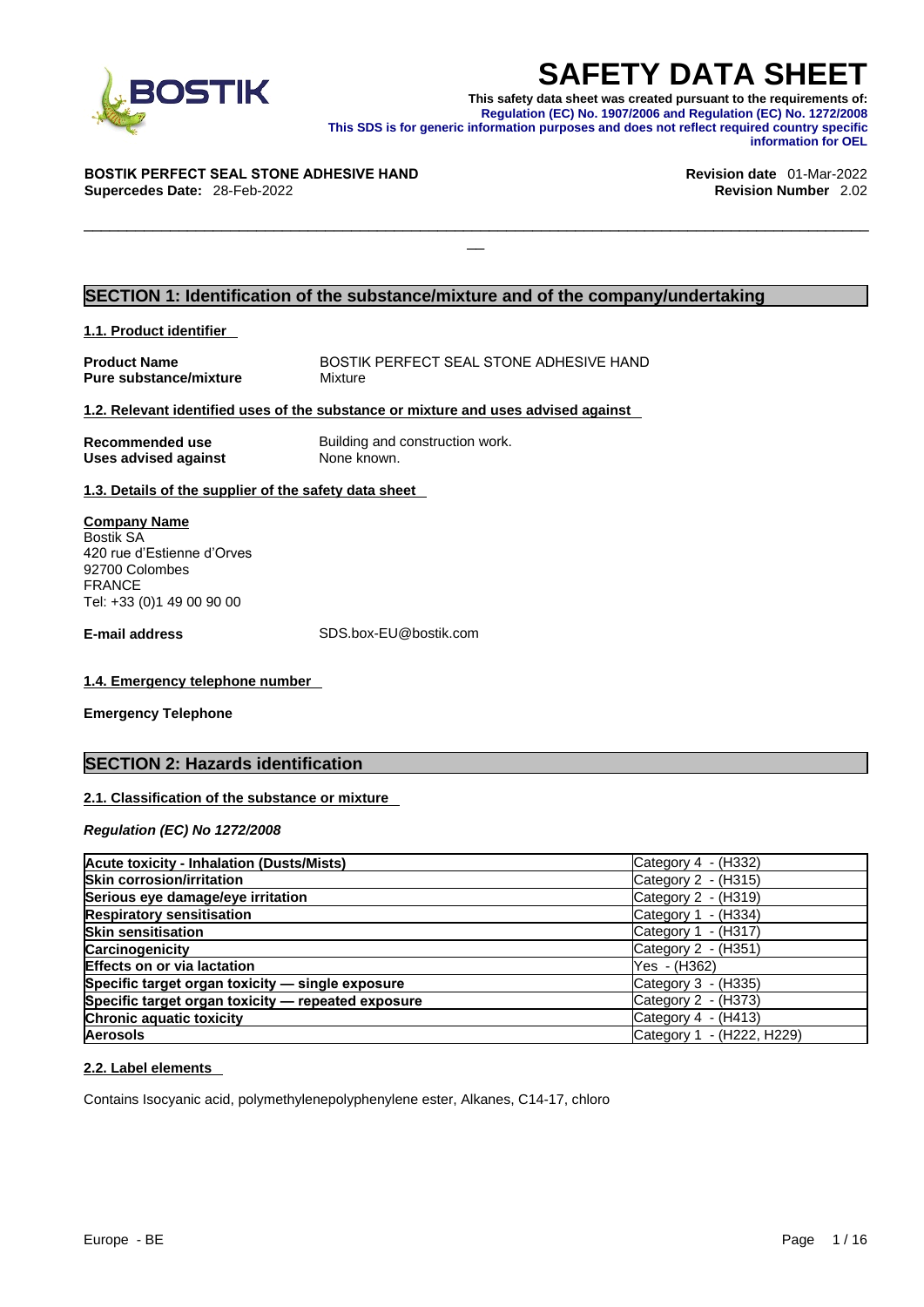\_\_\_\_\_\_\_\_\_\_\_\_\_\_\_\_\_\_\_\_\_\_\_\_\_\_\_\_\_\_\_\_\_\_\_\_\_\_\_\_\_\_\_\_\_\_\_\_\_\_\_\_\_\_\_\_\_\_\_\_\_\_\_\_\_\_\_\_\_\_\_\_\_\_\_\_\_\_\_\_\_\_\_\_\_\_\_\_\_\_\_

 $\frac{1}{2}$ 

**BOSTIK PERFECT SEAL STONE ADHESIVE HAND Revision date** 01-Mar-2022 **Supercedes Date: 28-Feb-2022** 



**Signal word Danger** 

#### **Hazard statements**

- H315 Causes skin irritation.
- H317 May cause an allergic skin reaction.
- H319 Causes serious eye irritation.
- H332 Harmful if inhaled.
- H334 May cause allergy or asthma symptoms or breathing difficulties if inhaled.
- H335 May cause respiratory irritation.
- H351 Suspected of causing cancer.
- H362 May cause harm to breast-fed children.
- H373 May cause damage to organs through prolonged or repeated exposure.
- H413 May cause long lasting harmful effects to aquatic life.
- H222 Extremely flammable aerosol.
- H229 Pressurised container: May burst if heated.

#### **EU Specific Hazard Statements**

EUH204 - Contains isocyanates. May produce an allergic reaction

#### **Precautionary Statements - EU (§28, 1272/2008)**

- P101 If medical advice is needed, have product container or label at hand
- P102 Keep out of reach of children
- P210 Keep away from heat, hot surfaces, sparks, open flames and other ignition sources. No smoking
- P211 Do not spray on an open flame or other ignition source
- P251 Do not pierce or burn, even after use
- P260 Do not breathe mist/vapours/spray
- P263 Avoid contact during pregnancy/while nursing
- P271 Use only outdoors or in a well-ventilated area
- P273 Avoid release to the environment
- P280 Wear protective gloves and eye/face protection
- P302 + P352 IF ON SKIN: Wash with plenty of soap and water
- P304 + P340 IF INHALED: Remove person to fresh air and keep comfortable for breathing
- P342 + P311 If experiencing respiratory symptoms: Call a POISON CENTER or doctor/physician

P305 + P351 + P338 - IF IN EYES: Rinse cautiously with water for several minutes. Remove contact lenses, if present and easy to do. Continue rinsing

- P405 Store locked up
- P410 + P412 Protect from sunlight. Do not expose to temperatures exceeding 50 °C/122 °F
- P501 Dispose of contents/ container to an approved waste disposal plant

#### **Special provisions concerning the labelling of certain mixtures**

Persons already sensitised to diisocyanates may develop allergic reactions when using this product. Persons suffering from asthma, eczema or skin problems should avoid contact, including dermal contact, with this product. This product should not be used under conditions of poor ventilation unless a protective mask with an appropriate gas filter (i.e. Type A1 according to standard EN 14387) is used.

#### **Additional information**

This product requires tactile warnings if supplied to the general public.

#### **2.3. Other hazards**

During transportation by car the cans should stand upright in the cargo space. In case of insufficient ventilation and/or through use, the formation of a explosive/highly flammable mixture is possible. The mentioned hazards are valid for the non-reacted content of the can or of the fresh foam. When foaming the propellants are highly flammable.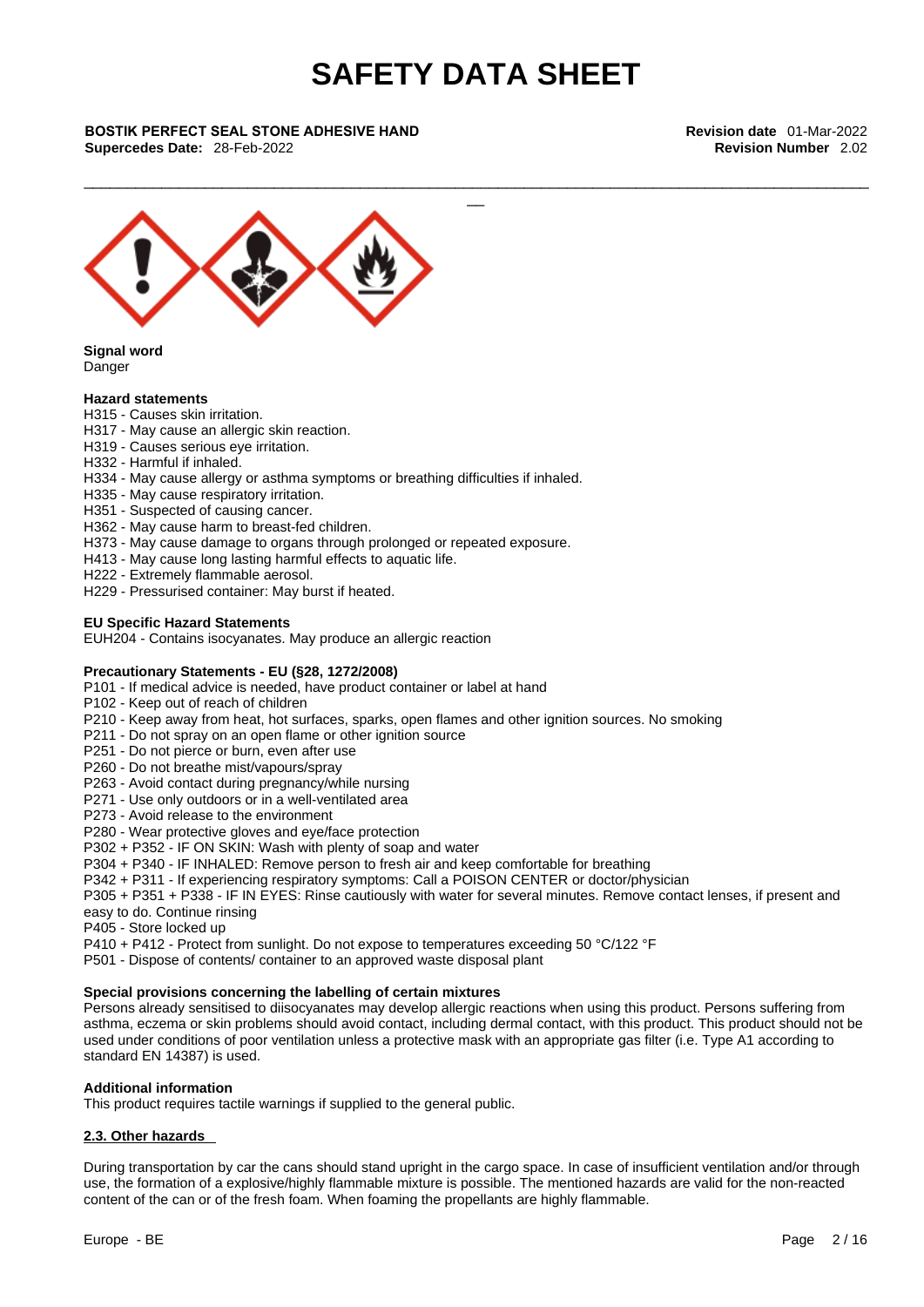\_\_\_\_\_\_\_\_\_\_\_\_\_\_\_\_\_\_\_\_\_\_\_\_\_\_\_\_\_\_\_\_\_\_\_\_\_\_\_\_\_\_\_\_\_\_\_\_\_\_\_\_\_\_\_\_\_\_\_\_\_\_\_\_\_\_\_\_\_\_\_\_\_\_\_\_\_\_\_\_\_\_\_\_\_\_\_\_\_\_\_

 $\frac{1}{2}$ 

### **BOSTIK PERFECT SEAL STONE ADHESIVE HAND Revision date** 01-Mar-2022

**Supercedes Date: 28-Feb-2022** 

#### **PBT & vPvB**

This mixture contains substances considered to be persistent, bio-accumulating and toxic (PBT). This mixture contains substances considered to be very persistent and very bioaccumulating (vPvB).

#### **SECTION 3: Composition/information on ingredients**

#### **3.1 Substances**

Not applicable

#### **3.2 Mixtures**

| <b>Chemical name</b>    | <b>EC No</b> | <b>CAS No</b> | Weight-%  | <b>Classification</b>    | <b>Specific</b>       | <b>REACH</b>   |
|-------------------------|--------------|---------------|-----------|--------------------------|-----------------------|----------------|
|                         |              |               |           | according to             | concentration limit   | registration   |
|                         |              |               |           | <b>Regulation (EC)</b>   | (SCL)                 | number         |
|                         |              |               |           | No. 1272/2008            |                       |                |
|                         |              |               |           | [CLP]                    |                       |                |
| Isocyanic acid,         | 618-498-9    | 9016-87-9     | $40 - 80$ | STOT SE 3                | STOT SE 3 :: C>=5%    | $[7]$          |
| polymethylenepolypheny  |              |               |           | (H335)                   | Skin Irrit. 2: C>=5%  |                |
| lene ester              |              |               |           | STOT RE 2                | Eye Irrit. 2 :: C>=5% |                |
|                         |              |               |           | (H373)                   | Resp. Sens. 1::       |                |
|                         |              |               |           | Skin Irrit. 2            | $C = 0.1%$            |                |
|                         |              |               |           | (H315)                   |                       |                |
|                         |              |               |           | Eye Irrit. 2             |                       |                |
|                         |              |               |           | (H319)                   |                       |                |
|                         |              |               |           | Resp. Sens. 1            |                       |                |
|                         |              |               |           | (H334)                   |                       |                |
|                         |              |               |           | Skin Sens. 1             |                       |                |
|                         |              |               |           | (H317)<br>Carc. 2 (H351) |                       |                |
|                         |              |               |           | Acute Tox, 4             |                       |                |
|                         |              |               |           | (H332)                   |                       |                |
|                         |              |               |           |                          |                       |                |
| Dimethyl ether          | 204-065-8    | 115-10-6      | $10 - 20$ | Flam. Gas 1              |                       | 01-2119472128- |
|                         |              |               |           | (H220)                   |                       | 37-XXXX        |
|                         |              |               |           | Press. Gas               |                       |                |
| Alkanes, C14-17, chloro | 287-477-0    | 85535-85-9    | $10 - 20$ | Lact. (H362)             | ٠                     | 01-2119519269- |
|                         |              |               |           | (EUH066)                 |                       | 33-XXXX        |
|                         |              |               |           | Aquatic Acute 1          |                       |                |
|                         |              |               |           | (H400)                   |                       |                |
|                         |              |               |           | M-Factor (acute)         |                       |                |
|                         |              |               |           | $= 100$                  |                       |                |
|                         |              |               |           | Aquatic Chronic          |                       |                |
|                         |              |               |           | 1 (H410)                 |                       |                |
|                         |              |               |           | M-Factor                 |                       |                |
|                         |              |               |           | $(chronic) = 10$         |                       |                |

NOTE [7] - No registration number is given for this substance because it is a polymer exempted from registration according to the provisions of Article 2(9) of REACH. All monomers or other substances within the polymer are registered or exempt from registration

#### **Full text of H- and EUH-phrases: see section 16**

Note: ^ indicates not classified, however, the substance is listed in section 3 as it has an OEL

This product contains one or more candidate substance(s) of very high concern (Regulation (EC) No. 1907/2006 (REACH), Article 59)

| $\mathcal{L}$ hemical $r$<br>name              | -^<br><b>NG</b>   | <b>Nc</b><br>$\Lambda$<br>. | $\mathbf{u}$<br>candidates<br>$\sim$ |
|------------------------------------------------|-------------------|-----------------------------|--------------------------------------|
| Alkanes.<br>chloro<br>$\overline{\phantom{a}}$ | 00.<br>$601 - 41$ | 5-85-9<br>OEEDE             |                                      |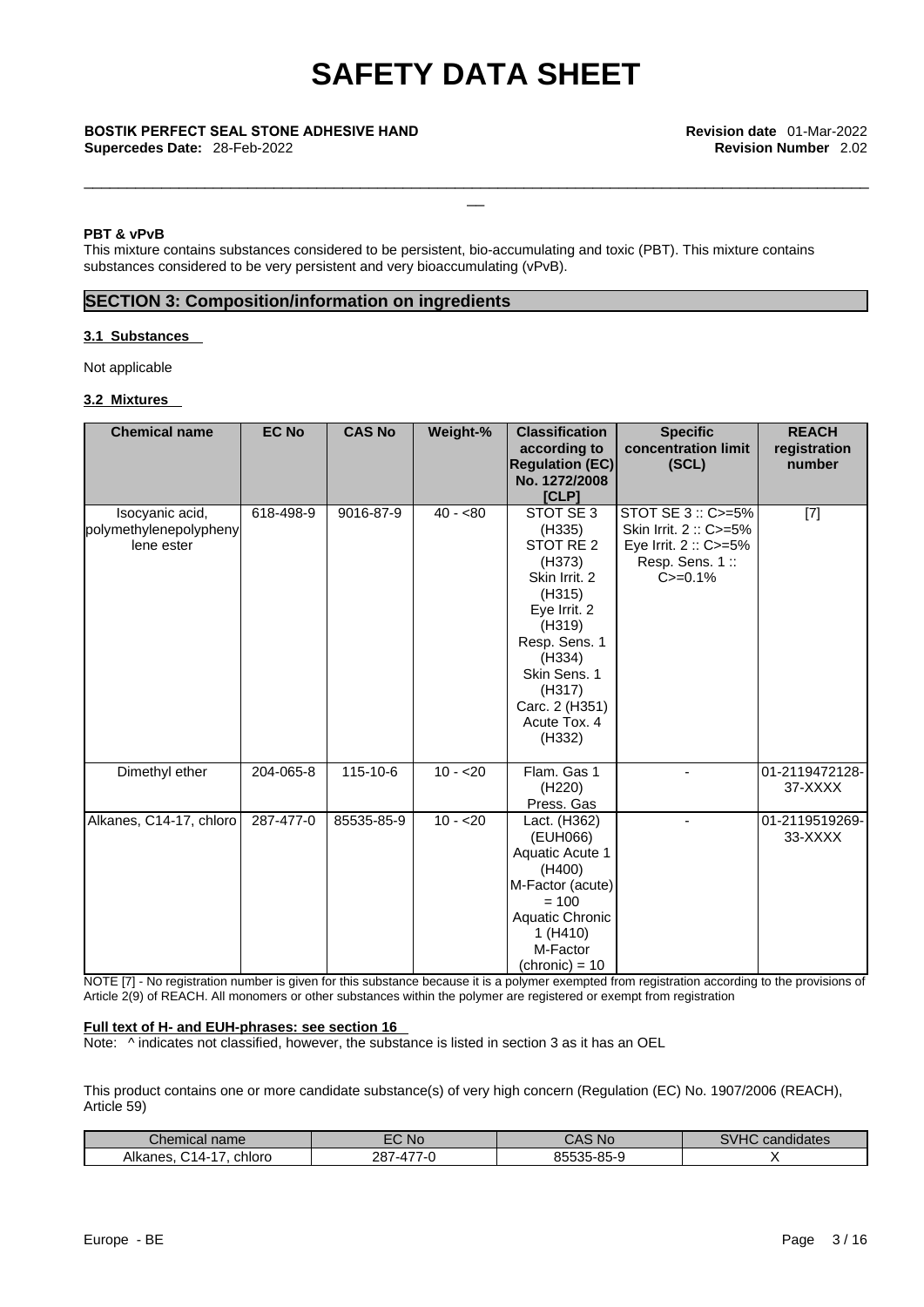\_\_\_\_\_\_\_\_\_\_\_\_\_\_\_\_\_\_\_\_\_\_\_\_\_\_\_\_\_\_\_\_\_\_\_\_\_\_\_\_\_\_\_\_\_\_\_\_\_\_\_\_\_\_\_\_\_\_\_\_\_\_\_\_\_\_\_\_\_\_\_\_\_\_\_\_\_\_\_\_\_\_\_\_\_\_\_\_\_\_\_

**BOSTIK PERFECT SEAL STONE ADHESIVE HAND**<br>**Supercedes Date:** 28-Feb-2022<br>**Revision Number** 2.02 **Supercedes Date: 28-Feb-2022** 

| <b>SECTION 4: First aid measures</b>                       |                                                                                                                                                                                                                                                                                                                                                                                                                                                                                                                                                                |
|------------------------------------------------------------|----------------------------------------------------------------------------------------------------------------------------------------------------------------------------------------------------------------------------------------------------------------------------------------------------------------------------------------------------------------------------------------------------------------------------------------------------------------------------------------------------------------------------------------------------------------|
| 4.1. Description of first aid measures                     |                                                                                                                                                                                                                                                                                                                                                                                                                                                                                                                                                                |
| General advice                                             | Show this safety data sheet to the doctor in attendance. IF exposed or concerned: Get<br>medical advice/attention.                                                                                                                                                                                                                                                                                                                                                                                                                                             |
| Inhalation                                                 | Remove to fresh air. May cause allergic respiratory reaction. If breathing has stopped,<br>give artificial respiration. Get medical attention immediately. Avoid direct contact with<br>skin. Use barrier to give mouth-to-mouth resuscitation. Get immediate medical<br>advice/attention.                                                                                                                                                                                                                                                                     |
| Eye contact                                                | Rinse immediately with plenty of water, also under the eyelids, for at least 15 minutes.<br>Remove contact lenses, if present and easy to do. Continue rinsing. Keep eye wide open<br>while rinsing. Do not rub affected area. Get medical attention if irritation develops and<br>persists.                                                                                                                                                                                                                                                                   |
| <b>Skin contact</b>                                        | May cause an allergic skin reaction. In the case of skin irritation or allergic reactions see<br>a doctor. Wash off immediately with soap and plenty of water for at least 15 minutes.                                                                                                                                                                                                                                                                                                                                                                         |
| Ingestion                                                  | May produce an allergic reaction. Do NOT induce vomiting. Rinse mouth. Never give<br>anything by mouth to an unconscious person. Get immediate medical advice/attention.                                                                                                                                                                                                                                                                                                                                                                                       |
| Self-protection of the first aider                         | Remove all sources of ignition. Ensure that medical personnel are aware of the<br>material(s) involved, take precautions to protect themselves and prevent spread of<br>contamination. Avoid contact with skin, eyes or clothing. Avoid direct contact with skin.<br>Use barrier to give mouth-to-mouth resuscitation. Use personal protective equipment as<br>required. See section 8 for more information. Avoid breathing vapours or mists.                                                                                                                 |
|                                                            | 4.2. Most important symptoms and effects, both acute and delayed                                                                                                                                                                                                                                                                                                                                                                                                                                                                                               |
| <b>Symptoms</b>                                            | May cause allergy or asthma symptoms or breathing difficulties if inhaled. Coughing and/<br>or wheezing. Itching. Rashes. Hives. May cause redness and tearing of the eyes.<br>Burning sensation. Difficulty in breathing.                                                                                                                                                                                                                                                                                                                                     |
|                                                            | 4.3. Indication of any immediate medical attention and special treatment needed                                                                                                                                                                                                                                                                                                                                                                                                                                                                                |
| <b>Note to doctors</b>                                     | May cause sensitisation in susceptible persons. Treat symptomatically.                                                                                                                                                                                                                                                                                                                                                                                                                                                                                         |
| <b>SECTION 5: Firefighting measures</b>                    |                                                                                                                                                                                                                                                                                                                                                                                                                                                                                                                                                                |
| <u>5.1. Extinguishing media</u>                            |                                                                                                                                                                                                                                                                                                                                                                                                                                                                                                                                                                |
| <b>Suitable Extinguishing Media</b>                        | Dry chemical. Carbon dioxide (CO2). Water spray.                                                                                                                                                                                                                                                                                                                                                                                                                                                                                                               |
| Unsuitable extinguishing media                             | Full water jet. DO NOT EXTINGUISH A LEAKING GAS FIRE UNLESS LEAK CAN BE<br>STOPPED.                                                                                                                                                                                                                                                                                                                                                                                                                                                                            |
| 5.2. Special hazards arising from the substance or mixture |                                                                                                                                                                                                                                                                                                                                                                                                                                                                                                                                                                |
| Specific hazards arising from the<br>chemical              | Risk of ignition. Keep product and empty container away from heat and sources of<br>ignition. In the event of fire, cool tanks with water spray. Fire residues and contaminated<br>fire extinguishing water must be disposed of in accordance with local regulations.<br>Cylinders may rupture under extreme heat. Damaged cylinders should be handled only<br>by specialists. Containers may explode when heated. Product is or contains a sensitiser.<br>May cause sensitisation by inhalation and skin contact. May cause sensitisation by skin<br>contact. |
| <b>Hazardous combustion products</b>                       | Carbon oxides. Carbon monoxide. Carbon dioxide (CO2). Nitrogen oxides (NOx).<br>Hydrogen cyanide. Isocyanates.                                                                                                                                                                                                                                                                                                                                                                                                                                                 |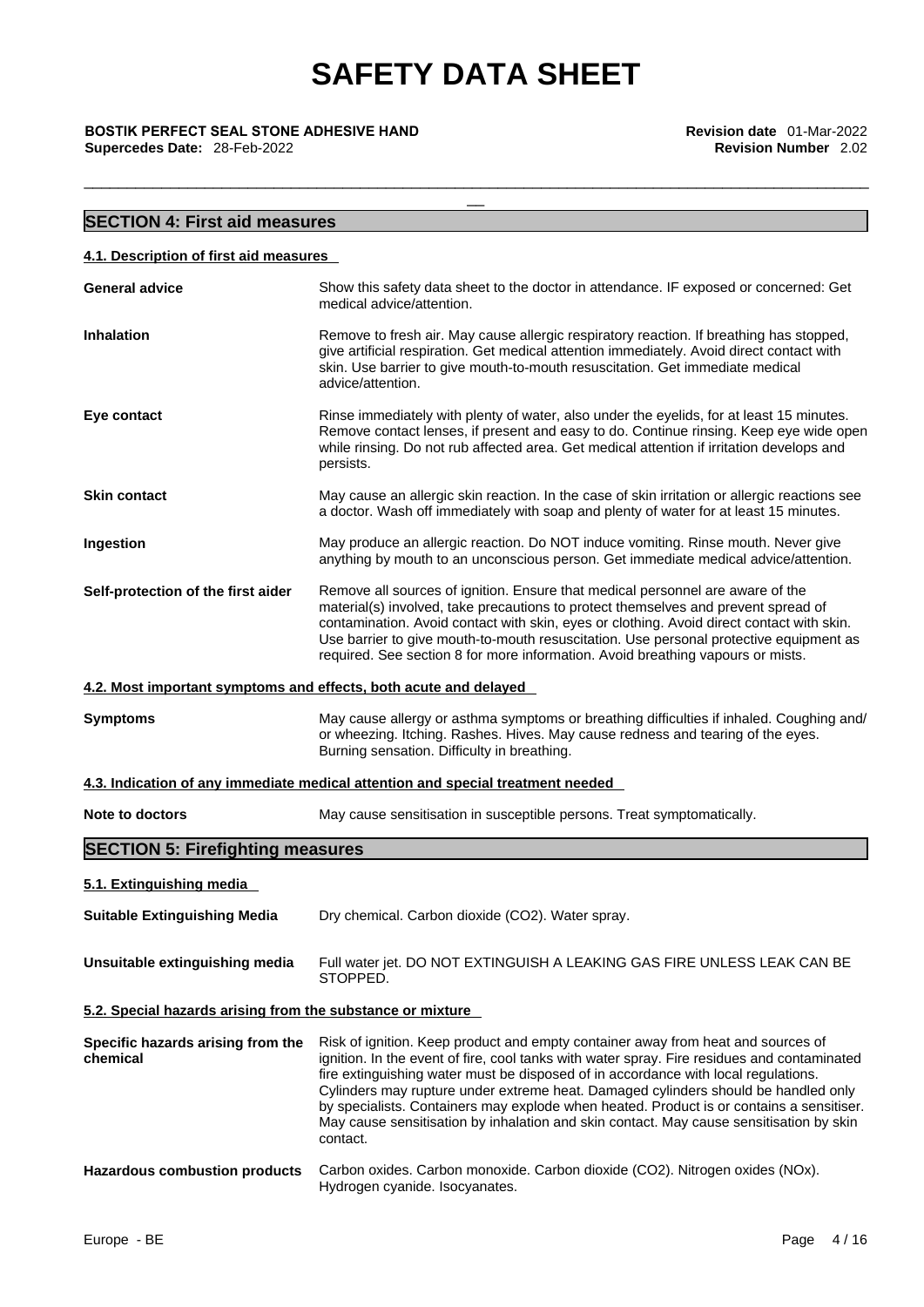**BOSTIK PERFECT SEAL STONE ADHESIVE HAND**<br>**Supercedes Date:** 28-Feb-2022<br>**Revision Number** 2.02 **Supercedes Date: 28-Feb-2022** 

#### **5.3. Advice for firefighters**

**Special protective equipment and** Firefighters should wear self-contained breathing apparatus and full firefighting turnout **precautions for fire-fighters**  gear. Use personal protection equipment.

\_\_\_\_\_\_\_\_\_\_\_\_\_\_\_\_\_\_\_\_\_\_\_\_\_\_\_\_\_\_\_\_\_\_\_\_\_\_\_\_\_\_\_\_\_\_\_\_\_\_\_\_\_\_\_\_\_\_\_\_\_\_\_\_\_\_\_\_\_\_\_\_\_\_\_\_\_\_\_\_\_\_\_\_\_\_\_\_\_\_\_

 $\frac{1}{2}$ 

#### **SECTION 6: Accidental release measures**

#### **6.1. Personal precautions, protective equipment and emergency procedures**

| <b>Personal precautions</b>                               | Evacuate personnel to safe areas. Use personal protective equipment as required. See<br>section 8 for more information. Avoid contact with skin, eyes or clothing. Ensure<br>adequate ventilation. Keep people away from and upwind of spill/leak. ELIMINATE all<br>ignition sources (no smoking, flares, sparks or flames in immediate area). Take<br>precautionary measures against static discharges. Avoid breathing<br>dust/fume/gas/mist/vapours/spray. Avoid breathing vapours or mists. |  |  |  |
|-----------------------------------------------------------|-------------------------------------------------------------------------------------------------------------------------------------------------------------------------------------------------------------------------------------------------------------------------------------------------------------------------------------------------------------------------------------------------------------------------------------------------------------------------------------------------|--|--|--|
| <b>Other information</b>                                  | Ventilate the area. Refer to protective measures listed in Sections 7 and 8.                                                                                                                                                                                                                                                                                                                                                                                                                    |  |  |  |
| For emergency responders                                  | Use personal protection recommended in Section 8.                                                                                                                                                                                                                                                                                                                                                                                                                                               |  |  |  |
| 6.2. Environmental precautions                            |                                                                                                                                                                                                                                                                                                                                                                                                                                                                                                 |  |  |  |
| <b>Environmental precautions</b>                          | Refer to protective measures listed in Sections 7 and 8. Prevent further leakage or<br>spillage if safe to do so. Prevent product from entering drains.                                                                                                                                                                                                                                                                                                                                         |  |  |  |
| 6.3. Methods and material for containment and cleaning up |                                                                                                                                                                                                                                                                                                                                                                                                                                                                                                 |  |  |  |
| <b>Methods for containment</b>                            | Keep out of drains, sewers, ditches and waterways. Stop leak if you can do it without<br>risk. A vapour suppressing foam may be used to reduce vapours. Dyke far ahead of spill<br>to collect run-off water. Flood with water to complete polymerization and scrape off floor.                                                                                                                                                                                                                  |  |  |  |
| Methods for cleaning up                                   | Take precautionary measures against static discharges. Dam up. Soak up with inert<br>absorbent material. Pick up and transfer to properly labelled containers.                                                                                                                                                                                                                                                                                                                                  |  |  |  |
| Prevention of secondary hazards                           | Clean contaminated objects and areas thoroughly observing environmental regulations.                                                                                                                                                                                                                                                                                                                                                                                                            |  |  |  |
| 6.4. Reference to other sections                          |                                                                                                                                                                                                                                                                                                                                                                                                                                                                                                 |  |  |  |
| Reference to other sections                               | See section 8 for more information. See section 13 for more information.                                                                                                                                                                                                                                                                                                                                                                                                                        |  |  |  |

### **SECTION 7: Handling and storage**

#### **7.1. Precautions for safe handling**

| Advice on safe handling        | Use personal protection equipment. Keep away from heat, hot surfaces, sparks, open<br>flames and other ignition sources. No smoking. Do not spray on an open flame or other<br>ignition source. Take necessary action to avoid static electricity discharge (which might<br>cause ignition of organic vapours). Use spark-proof tools and explosion-proof equipment.<br>Handle product only in closed system or provide appropriate exhaust ventilation. Keep in<br>an area equipped with sprinklers. Do not puncture or incinerate cans. Contents under<br>pressure. In case of rupture. Avoid breathing vapours or mists. Handle in accordance<br>with good industrial hygiene and safety practice. Avoid contact with skin, eyes or<br>clothing. Provide extract ventilation to points where emissions occur. In case of<br>insufficient ventilation, wear suitable respiratory equipment. Do not eat, drink or smoke<br>when using this product. Remove contaminated clothing and shoes. Take off<br>contaminated clothing and wash it before reuse. |
|--------------------------------|----------------------------------------------------------------------------------------------------------------------------------------------------------------------------------------------------------------------------------------------------------------------------------------------------------------------------------------------------------------------------------------------------------------------------------------------------------------------------------------------------------------------------------------------------------------------------------------------------------------------------------------------------------------------------------------------------------------------------------------------------------------------------------------------------------------------------------------------------------------------------------------------------------------------------------------------------------------------------------------------------------------------------------------------------------|
| General hygiene considerations | Do not eat, drink or smoke when using this product. Regular cleaning of equipment, work<br>area and clothing is recommended. Wash hands before breaks and immediately after<br>handling the product. Avoid contact with skin, eyes or clothing. Wear suitable gloves and<br>eye/face protection. Remove and wash contaminated clothing and gloves, including the<br>inside, before re-use.                                                                                                                                                                                                                                                                                                                                                                                                                                                                                                                                                                                                                                                               |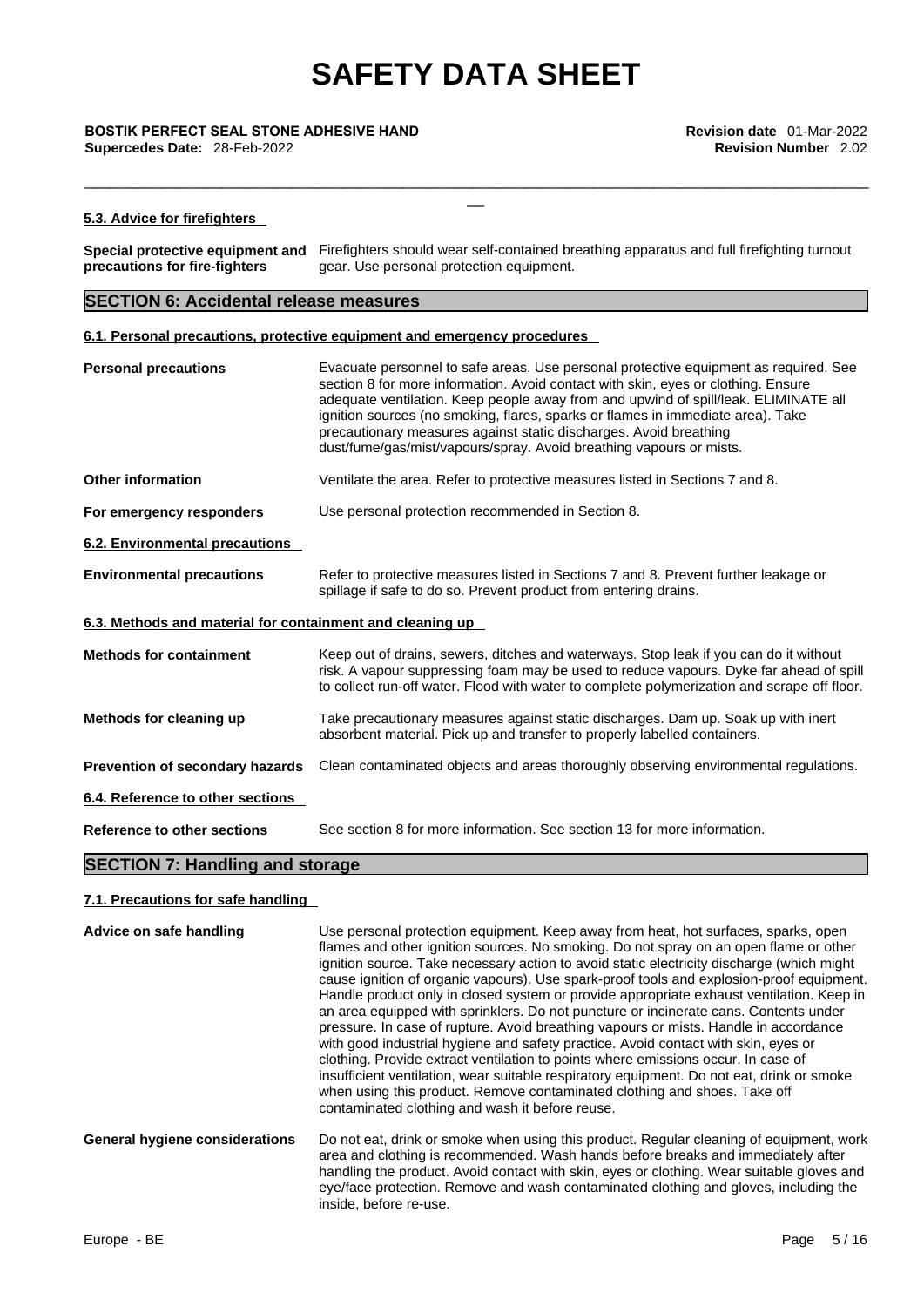\_\_\_\_\_\_\_\_\_\_\_\_\_\_\_\_\_\_\_\_\_\_\_\_\_\_\_\_\_\_\_\_\_\_\_\_\_\_\_\_\_\_\_\_\_\_\_\_\_\_\_\_\_\_\_\_\_\_\_\_\_\_\_\_\_\_\_\_\_\_\_\_\_\_\_\_\_\_\_\_\_\_\_\_\_\_\_\_\_\_\_

 $\frac{1}{2}$ 

#### **BOSTIK PERFECT SEAL STONE ADHESIVE HAND**<br>**Supercedes Date:** 28-Feb-2022<br>**Revision Number** 2.02 **Supercedes Date: 28-Feb-2022**

#### **7.2. Conditions for safe storage, including any incompatibilities**

| <b>Storage Conditions</b>                          | Protect from sunlight. Keep away from heat, sparks, flame and other sources of ignition<br>(i.e., pilot lights, electric motors and static electricity). Keep in properly labelled<br>containers. Store in accordance with local regulations. Store in a cool, dry area away<br>from potential sources of heat, open flames, sunlight or other chemicals. Keep out of the<br>reach of children. |
|----------------------------------------------------|-------------------------------------------------------------------------------------------------------------------------------------------------------------------------------------------------------------------------------------------------------------------------------------------------------------------------------------------------------------------------------------------------|
| Recommended storage<br>temperature                 | Do not freeze.                                                                                                                                                                                                                                                                                                                                                                                  |
| 7.3. Specific end use(s)                           |                                                                                                                                                                                                                                                                                                                                                                                                 |
| Specific use(s)<br>Building and construction work. |                                                                                                                                                                                                                                                                                                                                                                                                 |

**Risk Management Methods (RMM)** The information required is contained in this Safety Data Sheet.

**Other information C** Observe technical data sheet.

### **SECTION 8: Exposure controls/personal protection**

#### **8.1. Control parameters**

#### **Exposure Limits**

**Only European Community Occupational Exposure Limits will be shown in this document. Please refer to regional SDS for further information.** 

| <b>Chemical name</b> | <b>European Union</b>    |
|----------------------|--------------------------|
| Dimethyl ether       | TWA: 1000 ppm            |
| 115-10-6             | . 1920 ma/m $^3$<br>TWA: |

**Derived No Effect Level (DNEL)** No information available

| Derived No Effect Level (DNEL) |                |                         |               |
|--------------------------------|----------------|-------------------------|---------------|
| Dimethyl ether (115-10-6)      |                |                         |               |
| <b>Type</b>                    | Exposure route | Derived No Effect Level | Safety factor |
|                                |                | ((DNEL)                 |               |
| worker                         | IInhalation    | $1894 \text{ mg/m}^3$   |               |
| Long term                      |                |                         |               |
| Systemic health effects        |                |                         |               |

| Alkanes, C14-17, chloro (85535-85-9)           |                |                                   |               |
|------------------------------------------------|----------------|-----------------------------------|---------------|
| Type                                           | Exposure route | Derived No Effect Level<br>(DNEL) | Safety factor |
| worker<br>Long term<br>Systemic health effects | Inhalation     | $6.7 \text{ mg/m}^3$              |               |
| worker<br>Systemic health effects<br>Long term | Dermal         | $47.9$ mg/kg bw/d                 |               |

| Derived No Effect Level (DNEL) |                |                                   |               |
|--------------------------------|----------------|-----------------------------------|---------------|
| Dimethyl ether (115-10-6)      |                |                                   |               |
| Type                           | Exposure route | Derived No Effect Level<br>(DNEL) | Safety factor |
| Consumer<br>Long term          | Inhalation     | $471 \text{ mg/m}^3$              |               |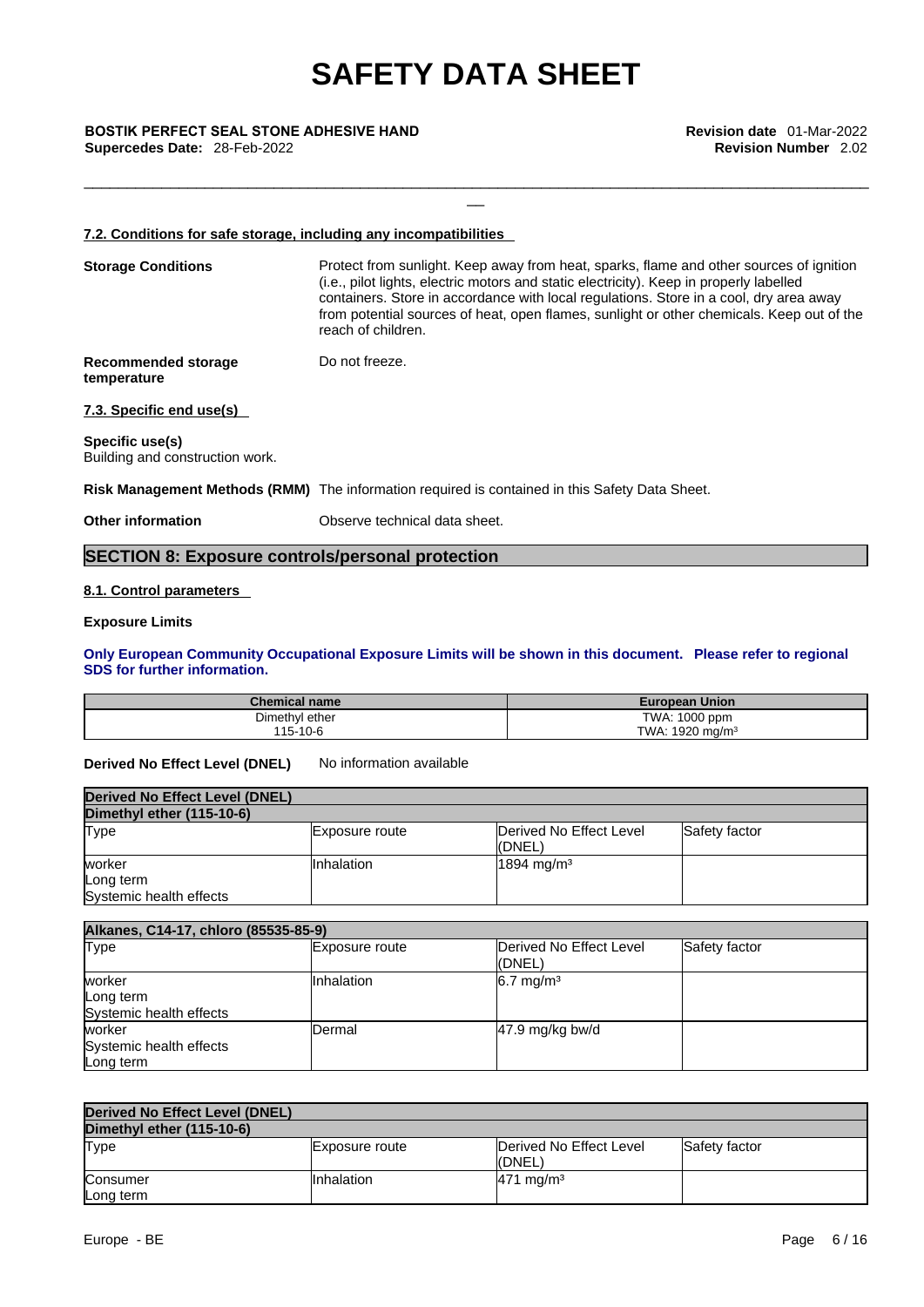#### **BOSTIK PERFECT SEAL STONE ADHESIVE HAND**<br>**Supercedes Date:** 28-Feb-2022<br>**Revision Number** 2.02 **Supercedes Date: 28-Feb-2022**

| Systemic health effects                          |                |                                   |               |
|--------------------------------------------------|----------------|-----------------------------------|---------------|
| Alkanes, C14-17, chloro (85535-85-9)             |                |                                   |               |
| <b>Type</b>                                      | Exposure route | Derived No Effect Level<br>(DNEL) | Safety factor |
| Consumer<br>Long term<br>Systemic health effects | Inhalation     | $2 \text{ mg/m}^3$                |               |
| Consumer<br>Long term<br>Systemic health effects | <b>Dermal</b>  | 28.75 mg/kg bw/d                  |               |

Oral 0.58 mg/kg bw/d

\_\_\_\_\_\_\_\_\_\_\_\_\_\_\_\_\_\_\_\_\_\_\_\_\_\_\_\_\_\_\_\_\_\_\_\_\_\_\_\_\_\_\_\_\_\_\_\_\_\_\_\_\_\_\_\_\_\_\_\_\_\_\_\_\_\_\_\_\_\_\_\_\_\_\_\_\_\_\_\_\_\_\_\_\_\_\_\_\_\_\_

 $\frac{1}{2}$ 

#### **Predicted No Effect Concentration**  No information available. **(PNEC)**

| <b>Predicted No Effect Concentration (PNEC)</b> |                                                 |
|-------------------------------------------------|-------------------------------------------------|
| Dimethyl ether (115-10-6)                       |                                                 |
| Environmental compartment                       | <b>Predicted No Effect Concentration (PNEC)</b> |
| Freshwater                                      | $0.155$ mg/l                                    |
| Marine water                                    | $0.016$ mg/l                                    |
| Microorganisms in sewage treatment              | 160 mg/l                                        |
| Freshwater sediment                             | 0.681 mg/kg dry weight                          |
| Soil                                            | 0.45 mg/kg dry weight                           |

| Alkanes, C14-17, chloro (85535-85-9) |                                                 |
|--------------------------------------|-------------------------------------------------|
| Environmental compartment            | <b>Predicted No Effect Concentration (PNEC)</b> |
| Freshwater                           | 1 $\mu$ g/l                                     |
| Marine water                         | $0.2 \mu g/l$                                   |
| Microorganisms in sewage treatment   | 80 mg/l                                         |
| Freshwater sediment                  | 13 mg/kg dry weight                             |
| Marine sediment                      | 2.6 mg/kg dry weight                            |
| Soil                                 | 11.9 mg/kg dry weight                           |

#### **8.2. Exposure controls**

Consumer Long term

Systemic health effects

| <b>Engineering controls</b>          | Ensure adequate ventilation, especially in confined areas. Vapours/aerosols must be<br>exhausted directly at the point of origin.                                                                                                                                                                                                                 |
|--------------------------------------|---------------------------------------------------------------------------------------------------------------------------------------------------------------------------------------------------------------------------------------------------------------------------------------------------------------------------------------------------|
| <b>Personal protective equipment</b> |                                                                                                                                                                                                                                                                                                                                                   |
| <b>Eye/face protection</b>           | Wear safety glasses with side shields (or goggles). Eye protection must conform to<br>standard EN 166.                                                                                                                                                                                                                                            |
| <b>Hand protection</b>               | Glove thickness $> 0.4$ mm. Nitrile rubber. Ensure that the breakthrough time of the glove<br>material is not exceeded. Refer to glove supplier for information on breakthrough time for<br>specific gloves. The breakthrough time for the mentioned glove material is in general<br>greater than 480 min. Gloves must conform to standard EN 374 |
| Skin and body protection             | Wear appropriate personal protective clothing to prevent skin contact.                                                                                                                                                                                                                                                                            |
| <b>Respiratory protection</b>        | Ensure adequate ventilation, especially in confined areas. In case of insufficient<br>ventilation, wear suitable respiratory equipment.                                                                                                                                                                                                           |
| <b>Recommended filter type:</b>      | Organic gases and vapours filter conforming to EN 14387. Wear a respirator conforming<br>to EN 140 with Type A filter or better.                                                                                                                                                                                                                  |
|                                      | Environmental exposure controls Do not allow into any sewer, on the ground or into any body of water.                                                                                                                                                                                                                                             |

### **SECTION 9: Physical and chemical properties**

**9.1. Information on basic physical and chemical properties**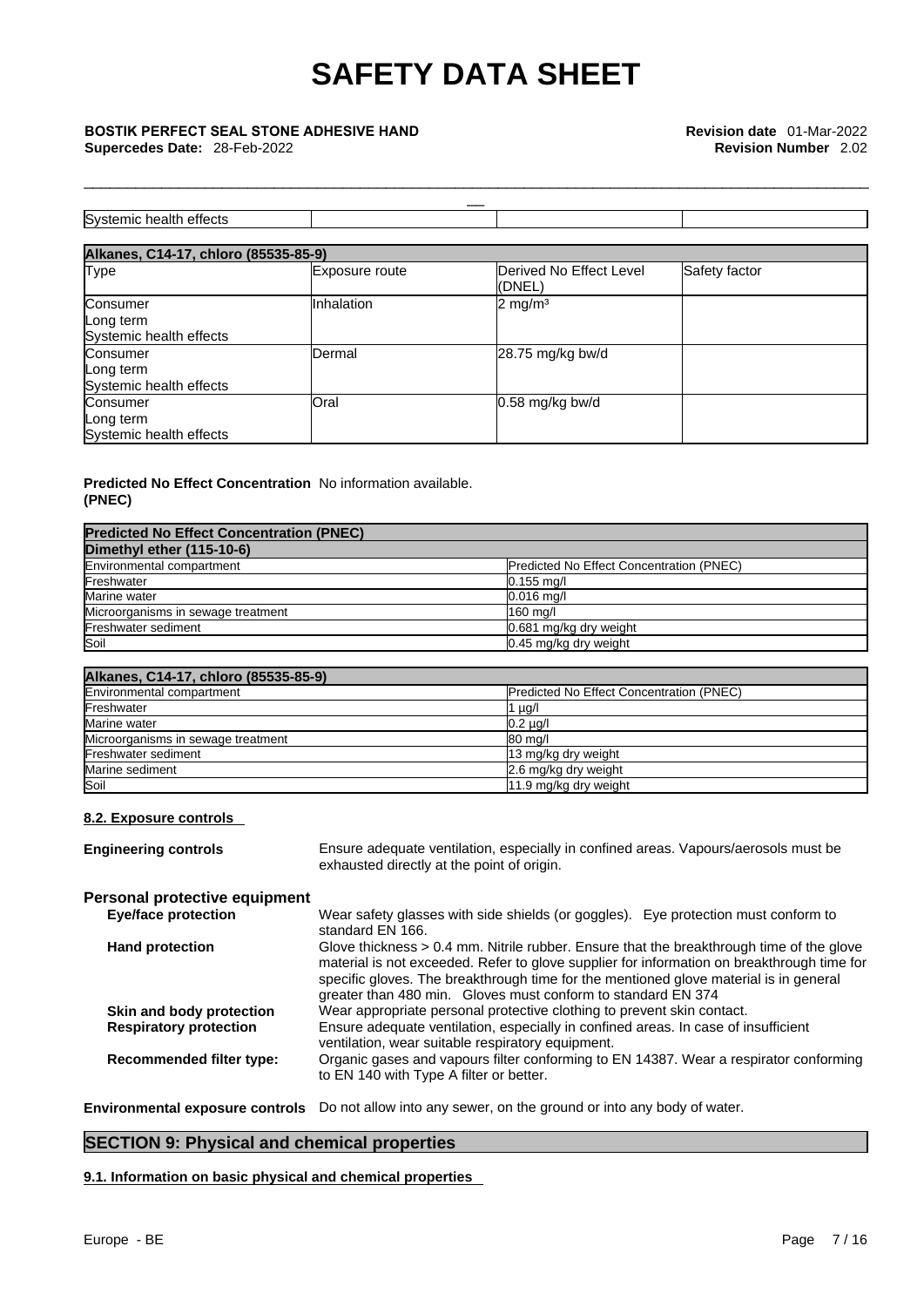\_\_\_\_\_\_\_\_\_\_\_\_\_\_\_\_\_\_\_\_\_\_\_\_\_\_\_\_\_\_\_\_\_\_\_\_\_\_\_\_\_\_\_\_\_\_\_\_\_\_\_\_\_\_\_\_\_\_\_\_\_\_\_\_\_\_\_\_\_\_\_\_\_\_\_\_\_\_\_\_\_\_\_\_\_\_\_\_\_\_\_

#### **BOSTIK PERFECT SEAL STONE ADHESIVE HAND Revision date** 01-Mar-2022 **Supercedes Date: 28-Feb-2022**

| <b>Physical state</b>                     | Aerosol                      |                                   |
|-------------------------------------------|------------------------------|-----------------------------------|
| Appearance                                | Foam                         |                                   |
| Colour                                    | Yellow                       |                                   |
| Odour                                     | <b>Characteristic Slight</b> |                                   |
| <b>Odour threshold</b>                    | No information available     |                                   |
| <b>Property</b>                           | <b>Values</b>                | Remarks • Method                  |
| рH                                        | No data available            | Not applicable Insoluble in water |
| pH (as aqueous solution)                  | No data available            |                                   |
| Melting point / freezing point            | No data available            |                                   |
| Initial boiling point and boiling         | Not applicable, Aerosol.     | Not applicable, Aerosol           |
| range                                     |                              |                                   |
| <b>Flash point</b>                        | Not applicable, Aerosol.     | Not applicable, Aerosol           |
| <b>Evaporation rate</b>                   | No data available            |                                   |
| <b>Flammability</b>                       | No data available            | Not applicable                    |
| <b>Flammability Limit in Air</b>          |                              |                                   |
| Upper flammability or explosive 18.6 Vol% |                              |                                   |
| limits                                    |                              |                                   |
| Lower flammability or explosive 3 Vol%    |                              |                                   |
| <b>limits</b>                             |                              |                                   |
| Vapour pressure                           | 4 - 5                        | bar                               |
| <b>Relative vapour density</b>            | No data available            |                                   |
| <b>Relative density</b>                   | No data available            |                                   |
| <b>Water solubility</b>                   | Immiscible in water          |                                   |
| Solubility(ies)                           | No data available            |                                   |
| <b>Partition coefficient</b>              | No data available            |                                   |
| <b>Autoignition temperature</b>           | No data available            |                                   |
| <b>Decomposition temperature</b>          | No data available            |                                   |
| <b>Kinematic viscosity</b>                | No data available            |                                   |
| <b>Dynamic viscosity</b>                  | No data available            |                                   |
| <b>Explosive properties</b>               | No data available            |                                   |
| <b>Oxidising properties</b>               | No data available            |                                   |
|                                           |                              |                                   |
| 9.2. Other information                    |                              |                                   |
| Solid content (%)                         | No information available     |                                   |
| <b>VOC Content (%)</b>                    |                              |                                   |
| <b>Liquid Density</b>                     |                              |                                   |
| Minimum Ignition Temperature (°C) 235     | 1.022 $q/cm^3$               |                                   |

### **SECTION 10: Stability and reactivity**

| No information available.                |
|------------------------------------------|
|                                          |
| Stable under normal conditions.          |
|                                          |
| None.                                    |
| None.                                    |
| 10.3. Possibility of hazardous reactions |
|                                          |

**Possibility of hazardous reactions** Heating causes rise in pressure with risk of bursting.

**10.4. Conditions to avoid**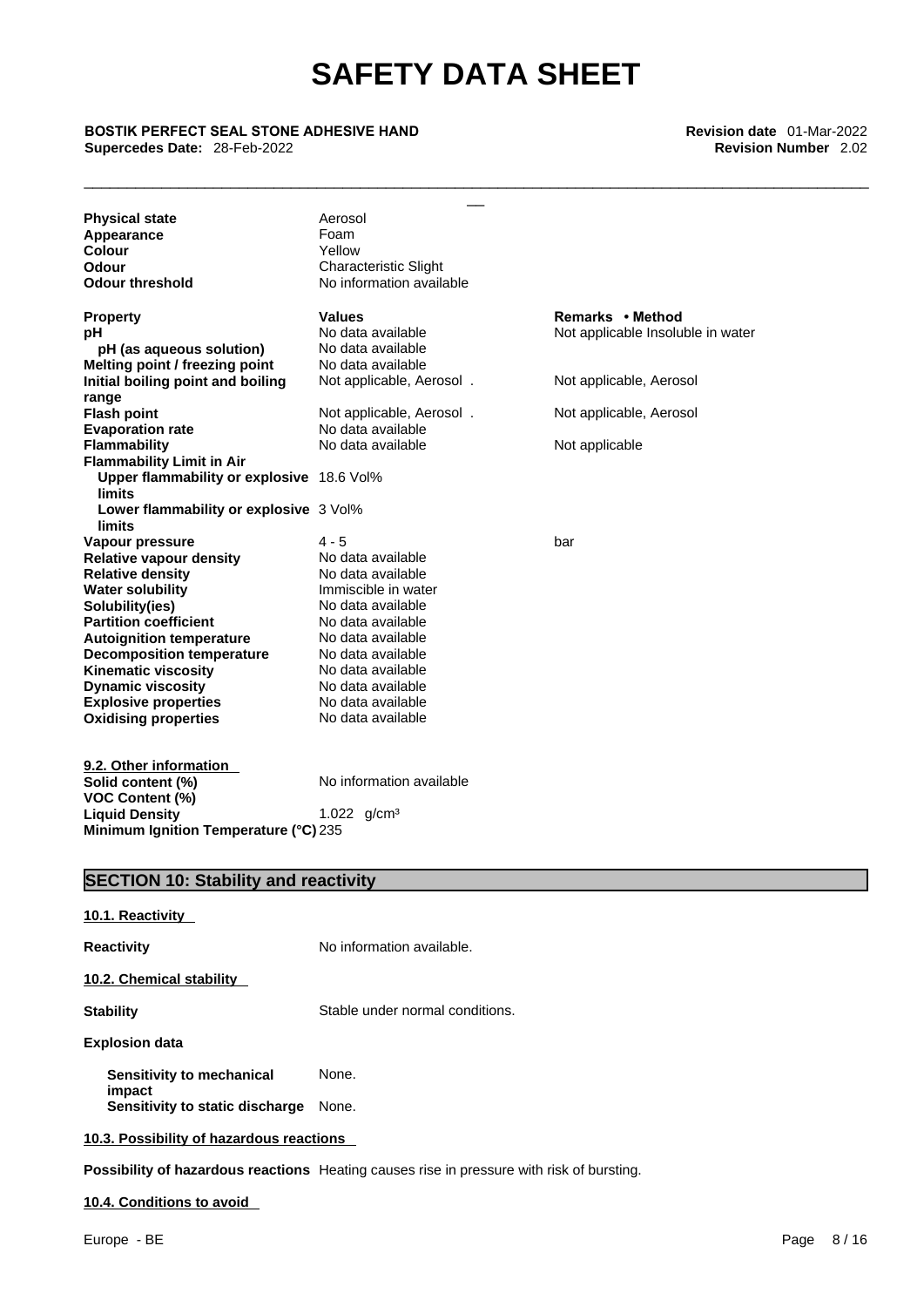\_\_\_\_\_\_\_\_\_\_\_\_\_\_\_\_\_\_\_\_\_\_\_\_\_\_\_\_\_\_\_\_\_\_\_\_\_\_\_\_\_\_\_\_\_\_\_\_\_\_\_\_\_\_\_\_\_\_\_\_\_\_\_\_\_\_\_\_\_\_\_\_\_\_\_\_\_\_\_\_\_\_\_\_\_\_\_\_\_\_\_

 $\frac{1}{2}$ 

**BOSTIK PERFECT SEAL STONE ADHESIVE HAND**<br>**Supercedes Date:** 28-Feb-2022<br>**Revision Number** 2.02 **Supercedes Date: 28-Feb-2022** 

| <b>Conditions to avoid</b>                                                                                           | Product cures with moisture. Heat, flames and sparks. Excessive heat. Do not freeze.<br>Keep away from open flames, hot surfaces and sources of ignition. Extremes of<br>temperature and direct sunlight.                                                                                                           |
|----------------------------------------------------------------------------------------------------------------------|---------------------------------------------------------------------------------------------------------------------------------------------------------------------------------------------------------------------------------------------------------------------------------------------------------------------|
| 10.5. Incompatible materials                                                                                         |                                                                                                                                                                                                                                                                                                                     |
| Incompatible materials                                                                                               | Strong acids. Strong bases. Strong oxidising agents. Incompatible with oxidising agents.                                                                                                                                                                                                                            |
| 10.6. Hazardous decomposition products                                                                               |                                                                                                                                                                                                                                                                                                                     |
| <b>Hazardous decomposition</b><br>products                                                                           | None under normal use conditions. Stable under recommended storage conditions.                                                                                                                                                                                                                                      |
| <b>SECTION 11: Toxicological information</b>                                                                         |                                                                                                                                                                                                                                                                                                                     |
| 11.1. Information on toxicological effects<br>Information on likely routes of exposure<br><b>Product Information</b> |                                                                                                                                                                                                                                                                                                                     |
| <b>Inhalation</b>                                                                                                    | Intentional misuse by deliberately concentrating and inhaling contents may be harmful or<br>fatal. Specific test data for the substance or mixture is not available. May cause<br>sensitisation in susceptible persons. (based on components). May cause irritation of<br>respiratory tract. Harmful by inhalation. |
| Eye contact                                                                                                          | Specific test data for the substance or mixture is not available. Causes serious eye<br>irritation. (based on components). May cause redness, itching, and pain.                                                                                                                                                    |
| <b>Skin contact</b>                                                                                                  | Specific test data for the substance or mixture is not available. Repeated or prolonged<br>skin contact may cause allergic reactions with susceptible persons. (based on<br>components). May cause sensitisation by skin contact. Causes skin irritation.                                                           |
| Ingestion                                                                                                            | Specific test data for the substance or mixture is not available. May cause additional<br>affects as listed under "Inhalation". Ingestion may cause gastrointestinal irritation,<br>nausea, vomiting and diarrhoea.                                                                                                 |
|                                                                                                                      | Symptoms related to the physical, chemical and toxicological characteristics                                                                                                                                                                                                                                        |
|                                                                                                                      |                                                                                                                                                                                                                                                                                                                     |

**Symptoms** Symptoms of allergic reaction may include rash, itching, swelling, trouble breathing, tingling of the hands and feet, dizziness, lightheadedness, chest pain, muscle pain, or flushing. Coughing and/ or wheezing. Itching. Rashes. Hives. Redness. May cause redness and tearing of the eyes.

**Numerical measures of toxicity** 

| <b>Acute toxicity</b><br>The following values are calculated based on chapter 3.1 of the GHS document |                 |  |
|-------------------------------------------------------------------------------------------------------|-----------------|--|
| <b>ATEmix (dermal)</b>                                                                                | 13,255.90 mg/kg |  |
| <b>ATEmix (inhalation-dust/mist)</b> 2.52 mg/l                                                        |                 |  |

#### **Component Information**

| Chemical name              | Oral LD50                     | Dermal LD50             | Inhalation LC50          |
|----------------------------|-------------------------------|-------------------------|--------------------------|
| Isocyanic acid,            | $LD50 > 10000$ mg/kg (Rattus) | LD 50 > 9400 mg/kg      | $=1.5$ mg/L (Rattus) 4 h |
| polymethylenepolyphenylene |                               | (Oryctolagus cuniculus) |                          |
| ester                      |                               |                         |                          |
| 9016-87-9                  |                               |                         |                          |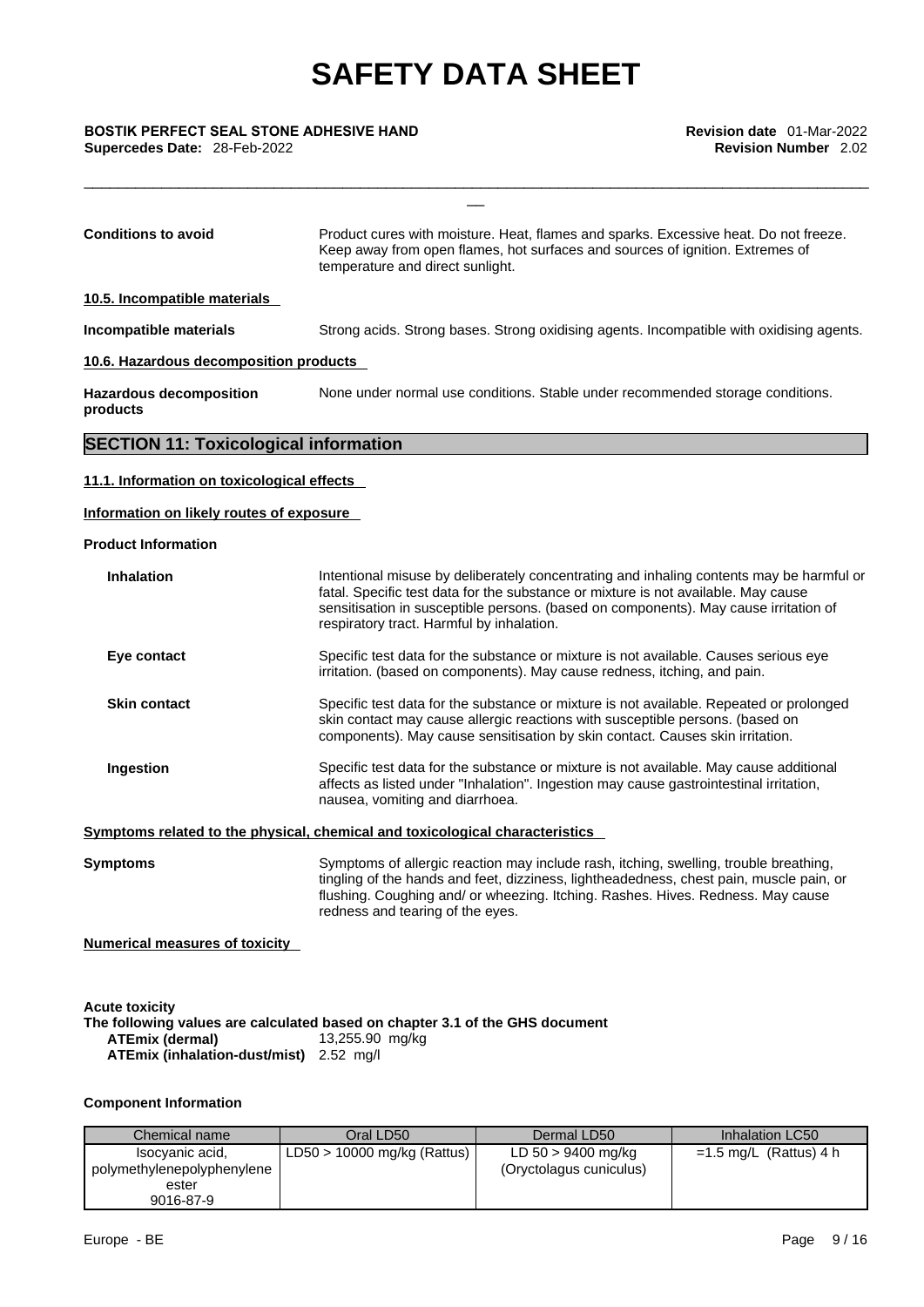\_\_\_\_\_\_\_\_\_\_\_\_\_\_\_\_\_\_\_\_\_\_\_\_\_\_\_\_\_\_\_\_\_\_\_\_\_\_\_\_\_\_\_\_\_\_\_\_\_\_\_\_\_\_\_\_\_\_\_\_\_\_\_\_\_\_\_\_\_\_\_\_\_\_\_\_\_\_\_\_\_\_\_\_\_\_\_\_\_\_\_

### **BOSTIK PERFECT SEAL STONE ADHESIVE HAND**<br>**Supercedes Date:** 28-Feb-2022<br>**Revision Number** 2.02

| <b>BOSTIK PERFECT SEAL STONE ADHESIVE HAND</b>                                                                                           |                                           |                                                                                 | <b>Revision date</b> 01-Mar-2022                                                     |
|------------------------------------------------------------------------------------------------------------------------------------------|-------------------------------------------|---------------------------------------------------------------------------------|--------------------------------------------------------------------------------------|
| Supercedes Date: 28-Feb-2022                                                                                                             |                                           |                                                                                 | <b>Revision Number 2.02</b>                                                          |
|                                                                                                                                          |                                           |                                                                                 |                                                                                      |
| Dimethyl ether<br>115-10-6                                                                                                               |                                           |                                                                                 | $=164000$ ppm (Rattus) 4 h                                                           |
| Alkanes, C14-17, chloro<br>85535-85-9                                                                                                    | >4000 mg/kg (Rattus)                      | > 2000 mg/kg (Rattus)                                                           |                                                                                      |
| Delayed and immediate effects as well as chronic effects from short and long-term exposure                                               |                                           |                                                                                 |                                                                                      |
| <b>Skin corrosion/irritation</b>                                                                                                         | Irritating to skin.                       |                                                                                 |                                                                                      |
| Component Information<br>Isocyanic acid, polymethylenepolyphenylene ester (9016-87-9)                                                    |                                           |                                                                                 |                                                                                      |
| <b>Method</b>                                                                                                                            |                                           | OECD Test No. 404: Acute Dermal Irritation/Corrosion                            |                                                                                      |
| <b>Species</b>                                                                                                                           | Rabbit                                    |                                                                                 |                                                                                      |
| <b>Results</b>                                                                                                                           | Mild skin irritant                        |                                                                                 |                                                                                      |
| Serious eye damage/eye irritation Classification based on data available for ingredients. Causes serious eye irritation.                 |                                           |                                                                                 |                                                                                      |
|                                                                                                                                          |                                           |                                                                                 |                                                                                      |
| Respiratory or skin sensitisation                                                                                                        |                                           | May cause sensitisation by inhalation. May cause sensitisation by skin contact. |                                                                                      |
|                                                                                                                                          |                                           |                                                                                 |                                                                                      |
|                                                                                                                                          |                                           |                                                                                 |                                                                                      |
|                                                                                                                                          | <b>Species</b>                            | <b>Exposure route</b>                                                           | <b>Results</b>                                                                       |
| <b>Component Information</b><br>Isocyanic acid, polymethylenepolyphenylene ester (9016-87-9)<br><b>Method</b><br>OECD Test No. 406: Skin | Guinea pig                                |                                                                                 | No sensitisation responses                                                           |
| Sensitisation<br>OECD Test No. 429: Skin                                                                                                 | Mouse                                     |                                                                                 | were observed<br>sensitising                                                         |
| Sensitisation: Local Lymph Node<br>Assay                                                                                                 |                                           |                                                                                 |                                                                                      |
| <b>Germ cell mutagenicity</b>                                                                                                            |                                           | Based on available data, the classification criteria are not met.               |                                                                                      |
|                                                                                                                                          |                                           |                                                                                 |                                                                                      |
| Carcinogenicity                                                                                                                          | ingredients. Suspected of causing cancer. |                                                                                 | Contains a known or suspected carcinogen. Classification based on data available for |
|                                                                                                                                          |                                           |                                                                                 |                                                                                      |
| Component Information<br>Isocyanic acid, polymethylenepolyphenylene ester (9016-87-9)                                                    |                                           |                                                                                 |                                                                                      |
|                                                                                                                                          |                                           | OECD Test No. 453: Combined Chronic Toxicity/Carcinogenicity Studies            |                                                                                      |
| <b>Method</b><br><b>Species</b>                                                                                                          | Rat                                       |                                                                                 |                                                                                      |
| <b>Results</b>                                                                                                                           | Carcinogenic                              |                                                                                 |                                                                                      |
| <b>Reproductive toxicity</b>                                                                                                             | May cause harm to breast-fed children.    |                                                                                 |                                                                                      |
| The table below indicates ingredients above the cut-off threshold considered as relevant which are listed as reproductive<br>toxins.     |                                           |                                                                                 |                                                                                      |
| <b>Chemical name</b><br>Alkanes, C14-17, chloro                                                                                          |                                           |                                                                                 | <b>European Union</b><br>Lact.                                                       |

**STOT - single exposure** May cause respiratory irritation.

**STOT - repeated exposure** May cause damage to organs through prolonged or repeated exposure.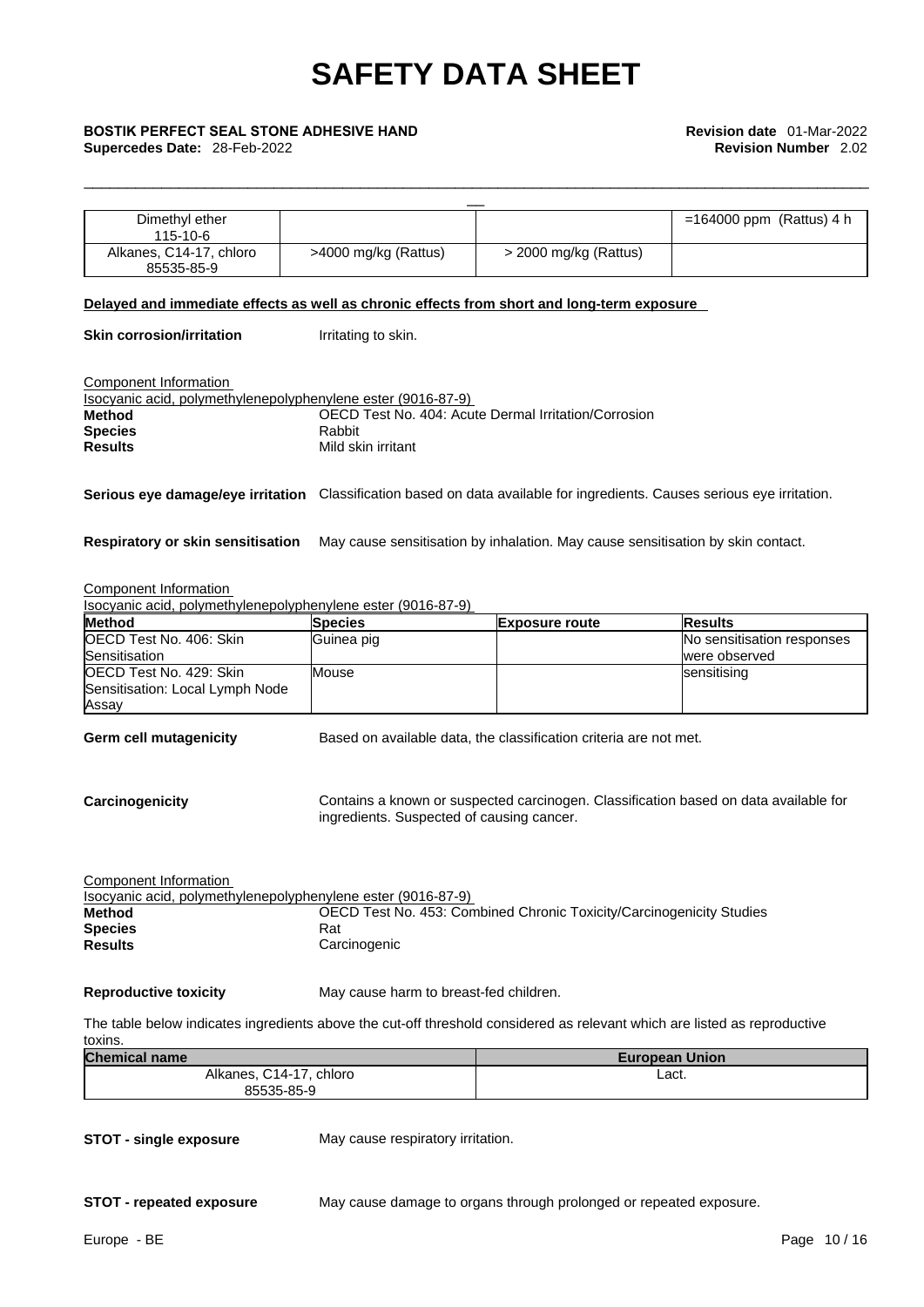#### **BOSTIK PERFECT SEAL STONE ADHESIVE HAND Revision date** 01-Mar-2022 **Supercedes Date: 28-Feb-2022**

**Aspiration hazard <b>Based** on available data, the classification criteria are not met.

 $\frac{1}{2}$ 

\_\_\_\_\_\_\_\_\_\_\_\_\_\_\_\_\_\_\_\_\_\_\_\_\_\_\_\_\_\_\_\_\_\_\_\_\_\_\_\_\_\_\_\_\_\_\_\_\_\_\_\_\_\_\_\_\_\_\_\_\_\_\_\_\_\_\_\_\_\_\_\_\_\_\_\_\_\_\_\_\_\_\_\_\_\_\_\_\_\_\_

**11.2. Information on other hazards** 

**11.2.1. Endocrine disrupting properties** 

**Endocrine disrupting properties** 

#### **11.2.2. Other information**

**Other adverse effects** No information available.

#### **SECTION 12: Ecological information**

#### **12.1. Toxicity**

| <b>Ecotoxicity</b>                                                   |                                                                                  |                                                 |                               | Cured foam has no C14-C17 chloroalkanes leaching in water for a maximum 20%<br>C14-C17 chloroalkanes in mixture. Study: "Pulverized PU Foam HM23. Leaching study,<br>Limit test" by Dr. Christine Jahns and sponsored by FEICA AISBL, 09.12.2014. |          |                         |
|----------------------------------------------------------------------|----------------------------------------------------------------------------------|-------------------------------------------------|-------------------------------|---------------------------------------------------------------------------------------------------------------------------------------------------------------------------------------------------------------------------------------------------|----------|-------------------------|
| Chemical name                                                        | Algae/aquatic<br>plants                                                          | <b>Fish</b>                                     | Toxicity to<br>microorganisms | Crustacea                                                                                                                                                                                                                                         | M-Factor | M-Factor<br>(long-term) |
| Isocyanic acid,<br>polymethylenepolyphen<br>ylene ester<br>9016-87-9 | ErC50 (72h)<br>>1640 mg/L<br>Algae<br>(scenedesmus<br>subspicatus)<br>(OECD 201) | CL50 (96h)<br>$>1000$ mg/L<br>(Danio rerio)     |                               | EC50 (24H)<br>>1000 mg/L<br>Daphnia magna                                                                                                                                                                                                         |          |                         |
| Dimethyl ether<br>115-10-6                                           |                                                                                  | LC50: >4.1 g/L<br>(96h, Poecilia<br>reticulata) |                               | $> 4400$ mg/L<br>(Daphnia) (NEN<br>6501)                                                                                                                                                                                                          |          |                         |
| Alkanes, C14-17,<br>chloro<br>85535-85-9                             |                                                                                  | LC50:<br>>500mg/L (48h,<br>Leuciscus idus)      |                               | $EC50 (48h) =$<br>$0.007$ mg/l<br>(Daphnia<br>magna) OECD<br>202                                                                                                                                                                                  | 100      | 10                      |

#### **12.2. Persistence and degradability**

**Persistence and degradability** No information available.

| <b>Component Information</b>                                 |                      |                   |                           |  |
|--------------------------------------------------------------|----------------------|-------------------|---------------------------|--|
| Isocyanic acid, polymethylenepolyphenylene ester (9016-87-9) |                      |                   |                           |  |
| <b>Method</b>                                                | <b>Exposure time</b> | <b>Value</b>      | <b>Results</b>            |  |
| OECD Test No. 302C: Inherent                                 | 28 days              | 0% biodegradation | Not readily biodegradable |  |
| Biodegradability: Modified MITI Test                         |                      |                   |                           |  |
| (II)                                                         |                      |                   |                           |  |

#### **12.3. Bioaccumulative potential**

**Bioaccumulation** There is no data for this product.

#### **Component Information**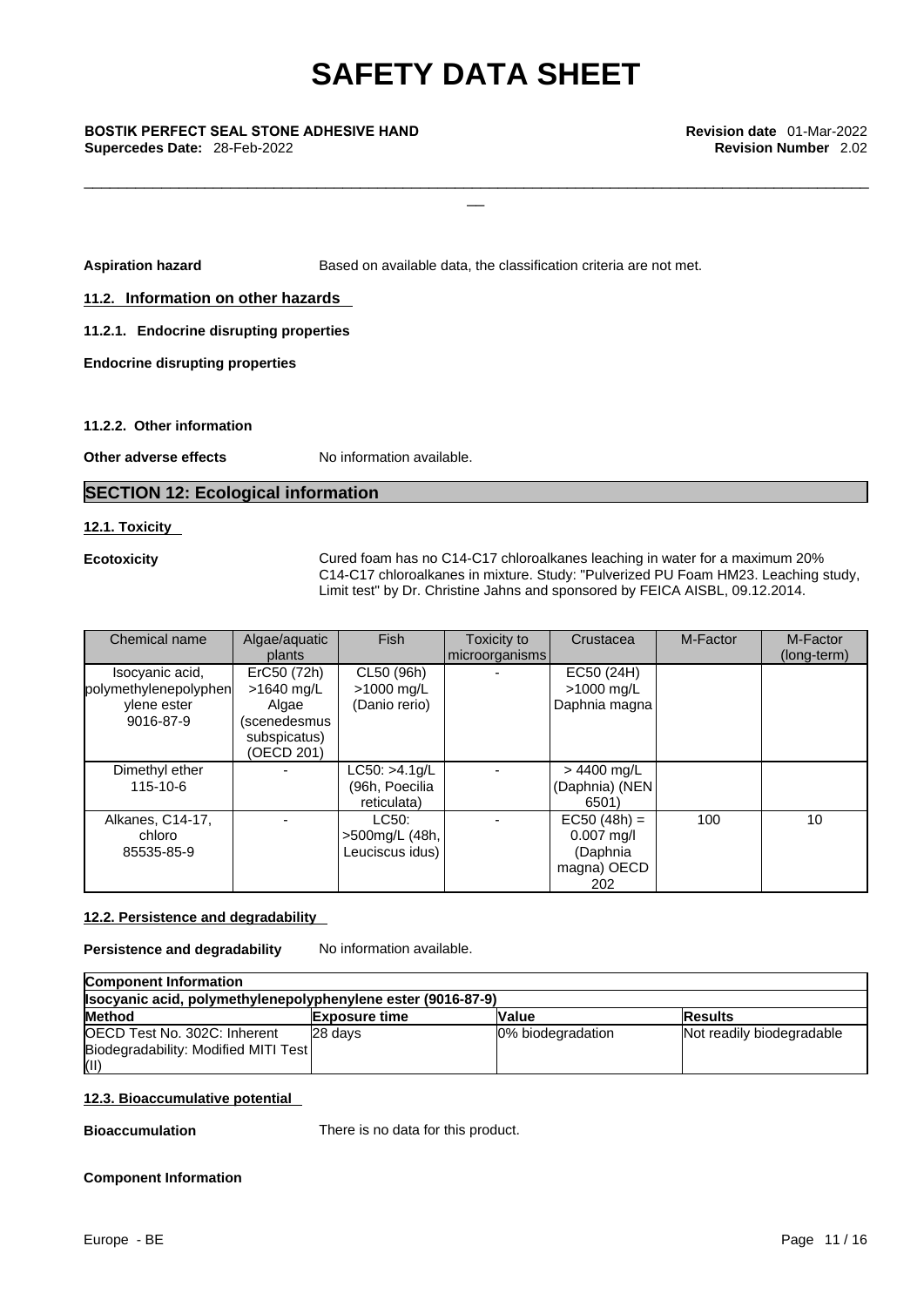### **BOSTIK PERFECT SEAL STONE ADHESIVE HAND Revision date** 01-Mar-2022

**Supercedes Date: 28-Feb-2022** 

| Chemical name                    | <b>Partition coefficient</b> | Bioconcentration factor (BCF) |
|----------------------------------|------------------------------|-------------------------------|
| Isocyanic acid,                  |                              | 14 >                          |
| polymethylenepolyphenylene ester |                              |                               |
| 9016-87-9                        |                              |                               |
| Dimethyl ether                   | $-0.18$                      |                               |
| 115-10-6                         |                              |                               |
| Alkanes, C14-17, chloro          |                              | -                             |
| 85535-85-9                       |                              |                               |

\_\_\_\_\_\_\_\_\_\_\_\_\_\_\_\_\_\_\_\_\_\_\_\_\_\_\_\_\_\_\_\_\_\_\_\_\_\_\_\_\_\_\_\_\_\_\_\_\_\_\_\_\_\_\_\_\_\_\_\_\_\_\_\_\_\_\_\_\_\_\_\_\_\_\_\_\_\_\_\_\_\_\_\_\_\_\_\_\_\_\_

#### **12.4. Mobility in soil**

**Mobility in soil Mobility in soil No information available.** 

#### **12.5. Results of PBT and vPvB assessment**

**PBT and vPvB assessment** The product contains substance(s) classified as PBT or vPvB.

| Chemical name           | <b>PBT and vPvB assessment</b>  |
|-------------------------|---------------------------------|
| Dimethyl ether          | The substance is not PBT / vPvB |
| $115 - 10 - 6$          |                                 |
| Alkanes, C14-17, chloro | PBT substance                   |
| 85535-85-9              | vPvB substance                  |

#### **12.6. Other adverse effects**

**Other adverse effects** No information available.

| Chemical name              | EU - Endocrine Disrupters<br>Candidate List | EU - Endocrine Disruptors -<br><b>Evaluated Substances</b> |
|----------------------------|---------------------------------------------|------------------------------------------------------------|
| Alkanes, C14-17.<br>chloro | Group III Chemical                          |                                                            |

### **SECTION 13: Disposal considerations**

#### **13.1. Waste treatment methods**

| Waste from residues/unused<br>products                     | Should not be released into the environment. Dispose of in accordance with local<br>regulations. Dispose of waste in accordance with environmental legislation.                                                  |
|------------------------------------------------------------|------------------------------------------------------------------------------------------------------------------------------------------------------------------------------------------------------------------|
| Contaminated packaging                                     | Empty containers pose a potential fire and explosion hazard. Do not cut, puncture or<br>weld containers.                                                                                                         |
| Waste codes / waste designations<br>according to EWC / AVV | 16 05 05 gases in pressure containers other than those mentioned in 16 05 04. Waste<br>codes should be assigned by the user based on the application for which the product<br>was used.                          |
| <b>European Waste Catalogue</b>                            | 08 05 01* waste isocyanates<br>16 05 04* gases in pressure containers (including halons) containing dangerous<br>substances<br>17,06,04 insulation materials other than those mentioned in 17,06,01 and 17,06,03 |
| <b>Other information</b>                                   | Waste codes should be assigned by the user based on the application for which the<br>product was used.                                                                                                           |

### **SECTION 14: Transport information**

**Note: Note: Keep from freezing.** 

#### **Land transport (ADR/RID) 14.1 UN number or ID number**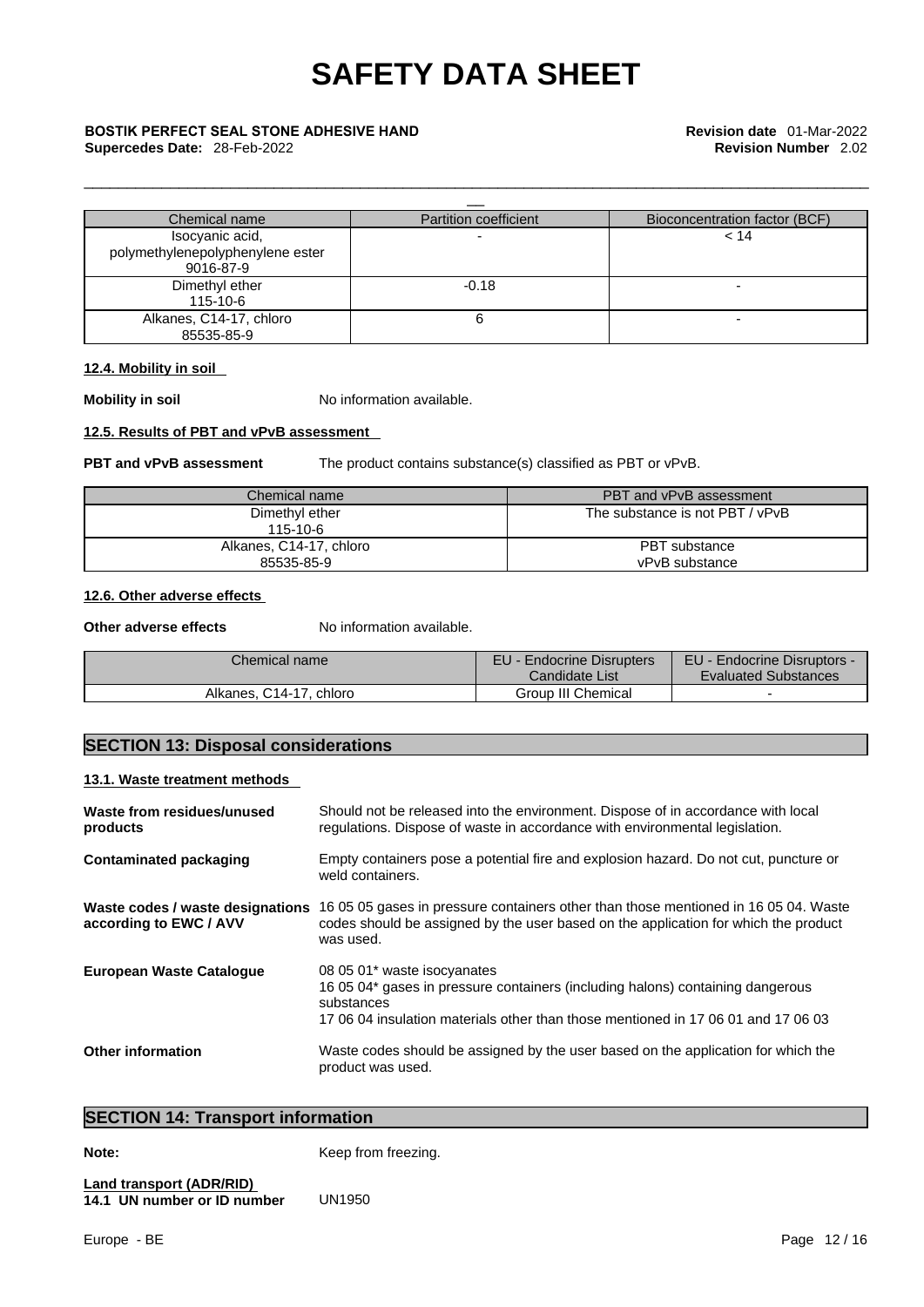\_\_\_\_\_\_\_\_\_\_\_\_\_\_\_\_\_\_\_\_\_\_\_\_\_\_\_\_\_\_\_\_\_\_\_\_\_\_\_\_\_\_\_\_\_\_\_\_\_\_\_\_\_\_\_\_\_\_\_\_\_\_\_\_\_\_\_\_\_\_\_\_\_\_\_\_\_\_\_\_\_\_\_\_\_\_\_\_\_\_\_

 $\frac{1}{2}$ 

#### **BOSTIK PERFECT SEAL STONE ADHESIVE HAND Revision date** 01-Mar-2022 **Supercedes Date: 28-Feb-2022**

| 14.2 Proper Shipping Name                 | Aerosols                                                                                  |
|-------------------------------------------|-------------------------------------------------------------------------------------------|
| 14.3 Transport hazard class(es)<br>Labels | 2<br>2.1                                                                                  |
| 14.4 Packing group                        | Not regulated                                                                             |
| <b>Description</b>                        | UN1950, Aerosols, 2, (D), Environmentally Hazardous                                       |
| 14.5 Environmental hazards                | Yes                                                                                       |
| <b>14.6 Special Provisions</b>            | 327, 625, 344, 190                                                                        |
| <b>Classification code</b>                | 5F                                                                                        |
| <b>Tunnel restriction code</b>            | (D)                                                                                       |
| Limited quantity (LQ)                     | 1 L                                                                                       |
| <b>IMDG</b>                               |                                                                                           |
| 14.1 UN number or ID number               | UN1950                                                                                    |
| 14.2 Proper Shipping Name                 | Aerosols                                                                                  |
| 14.3 Transport hazard class(es)           | 2.1                                                                                       |
| 14.4 Packing group                        | Not regulated                                                                             |
| <b>Description</b>                        | UN1950, Aerosols (Alkanes, C14-17, chloro), 2.2, Marine Pollutant                         |
| 14.5 Marine pollutant                     | P                                                                                         |
| <b>14.6 Special Provisions</b>            | 63,190, 277, 327, 344, 381, 959                                                           |
| <b>Limited Quantity (LQ)</b>              | See SP277                                                                                 |
| EmS-No                                    | $F-D$ , $S-U$                                                                             |
|                                           | 14.7 Transport in bulk according to Annex II of MARPOL and the IBC Code<br>Not applicable |
|                                           |                                                                                           |
| Air transport (ICAO-TI / IATA-DGR)        |                                                                                           |
| 14.1 UN number or ID number               | UN1950                                                                                    |
| 14.2 Proper Shipping Name                 | Aerosols, flammable                                                                       |
| $14.2$ Transport because elegation        | າ 1                                                                                       |

| 14.2 Proper Shipping Name       | Aerosols, flammable              |
|---------------------------------|----------------------------------|
| 14.3 Transport hazard class(es) | 21                               |
| 14.4 Packing group              | Not regulated                    |
| <b>Description</b>              | UN1950, Aerosols, flammable, 2.1 |
| 14.5 Environmental hazards      | Yes                              |
| <b>14.6 Special Provisions</b>  | A145, A167, A98, A802            |
| Limited quantity (LQ)           | 30 kg G                          |
| <b>ERG Code</b>                 | 10L                              |
|                                 |                                  |

#### **Section 15: REGULATORY INFORMATION**

#### **15.1. Safety, health and environmental regulations/legislation specific for the substance or mixture**

#### **European Union**

Take note of Directive 98/24/EC on the protection of the health and safety of workers from the risks related to chemical agents at work

Check whether measures in accordance with Directive 94/33/EC for the protection of young people at work must be taken.

Take note of Directive 92/85/EC on the protection of pregnant and breastfeeding women at work

#### **Registration, Evaluation, Authorization, and Restriction of Chemicals (REACh) Regulation (EC 1907/2006)**

#### **SVHC: Substances of Very High Concern for Authorisation:**

This product contains one or more candidate substance(s) of very high concern (Regulation (EC) No. 1907/2006 (REACH), Article 59)

| $\mathsf{L}$ hemical name                       | CAS No     |
|-------------------------------------------------|------------|
| Alkanes.<br>∼.<br>chloro<br>$\overline{ }$<br>ີ | 85535-85-9 |

#### **EU-REACH (1907/2006) - Annex XVII - Substances subject to Restriction**

This product contains one or more substance(s) subject to restriction (Regulation (EC) No. 1907/2006 (REACH), Annex XVII).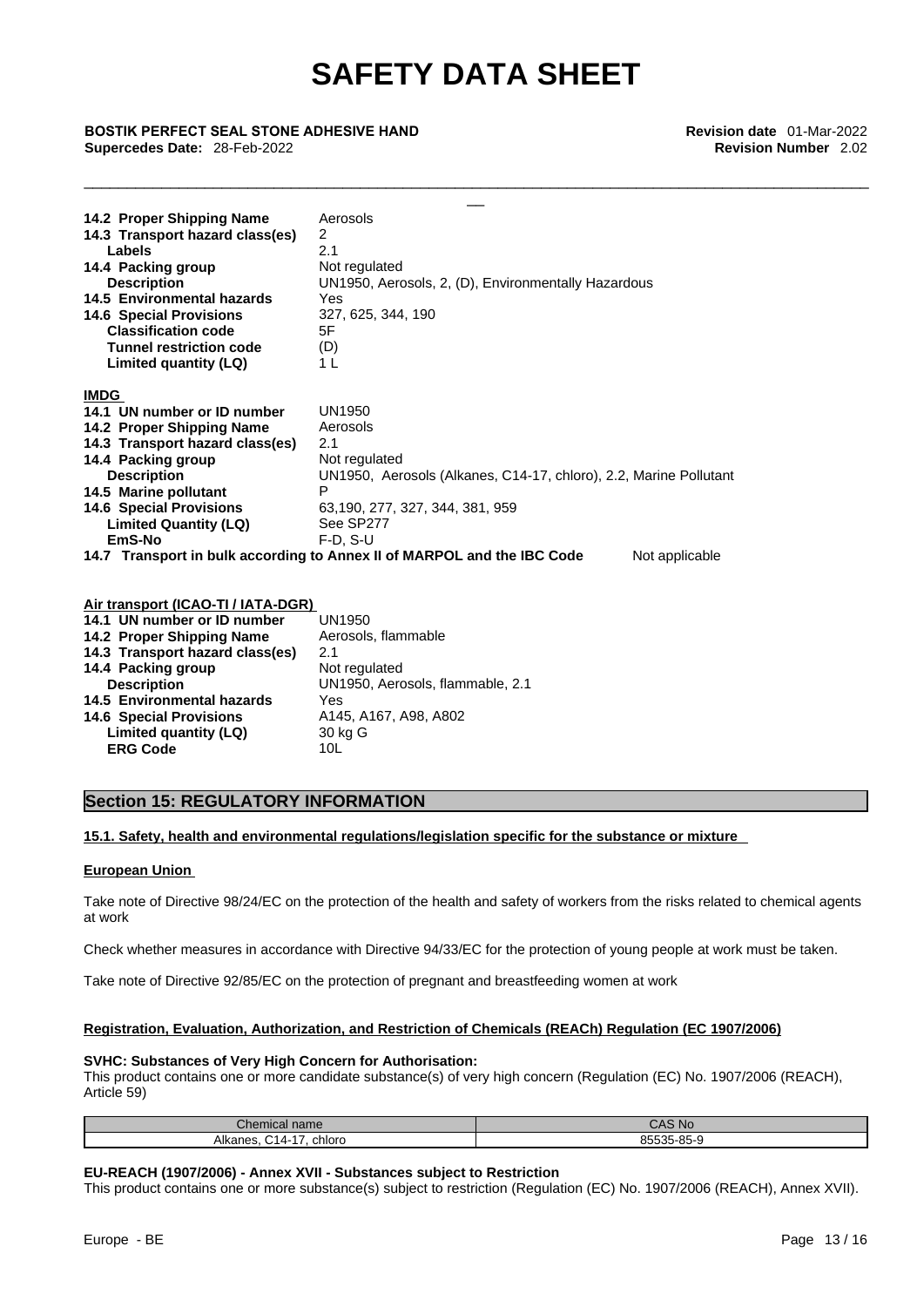### **BOSTIK PERFECT SEAL STONE ADHESIVE HAND Revision date** 01-Mar-2022

**Supercedes Date: 28-Feb-2022** 

| Chemical name                                    | CAS No        | Restricted substance per REACH |
|--------------------------------------------------|---------------|--------------------------------|
|                                                  |               | Annex XVII                     |
| Isocyanic acid, polymethylenepolyphenylene ester | 9016-87-9     | 56                             |
|                                                  |               | 74                             |
| Diisocyantes                                     | $\sim$ $\sim$ | 74                             |
|                                                  |               |                                |

\_\_\_\_\_\_\_\_\_\_\_\_\_\_\_\_\_\_\_\_\_\_\_\_\_\_\_\_\_\_\_\_\_\_\_\_\_\_\_\_\_\_\_\_\_\_\_\_\_\_\_\_\_\_\_\_\_\_\_\_\_\_\_\_\_\_\_\_\_\_\_\_\_\_\_\_\_\_\_\_\_\_\_\_\_\_\_\_\_\_\_

#### **56**

If product supplied to the general public with substance ≥0.1%, then gloves must be provided with the product

 **74** If product supplied to the industrial or professional users with total monomeric diisocyanates ≥ 0.1%, then its packaging must mention "As from 24 August 2023 adequate training is required before industrial or professional use"

#### **Substance subject to authorisation per REACH Annex XIV**

This product does not contain substances subject to authorisation (Regulation (EC) No. 1907/2006 (REACH), Annex XIV)

#### **Dangerous substance category per Seveso Directive (2012/18/EU)**

P3a - FLAMMABLE AEROSOLS P3b - FLAMMABLE AEROSOLS

#### **Ozone-depleting substances (ODS) regulation (EC) 1005/2009** Not applicable

### **Persistent Organic Pollutants**

Not applicable

#### **National regulations**

**France** 

#### **Occupational Illnesses (R-463-3, France)**

| <b>Chemical name</b>                                          | <b>French RG number</b> |
|---------------------------------------------------------------|-------------------------|
| Isocyanic acid, polymethylenepolyphenylene ester<br>9016-87-9 | RG 62                   |
| Dimethyl ether<br>$115 - 10 - 6$                              | <b>RG 84</b>            |

#### **Germany**

**Ordinance on Industrial Safety and Health - Germany - BetrSichV** Flammable liquid (R10), EEC: refer to Annex III No. 1 (fire and explosion hazards) and § 7 paragraph 3

| Water hazard class (WGK) | obviously hazardous to water (WGK 2) |
|--------------------------|--------------------------------------|
|                          |                                      |

**TRGS - 510 Storage Class** Storage Class 2B : Aerosols

#### **Netherlands**

#### **List of Carcinogenic, mutagenic and reproductive toxin substances in accordance with Inspectorate SZW (Netherlands)**

| <b>Chemical name</b>    | <b>Netherlands - List of Carcinogens</b> |
|-------------------------|------------------------------------------|
| Alkanes, C14-17, chloro | Can be harmful via breastfeeding         |
| 85535-85-9              |                                          |

#### **Sweden**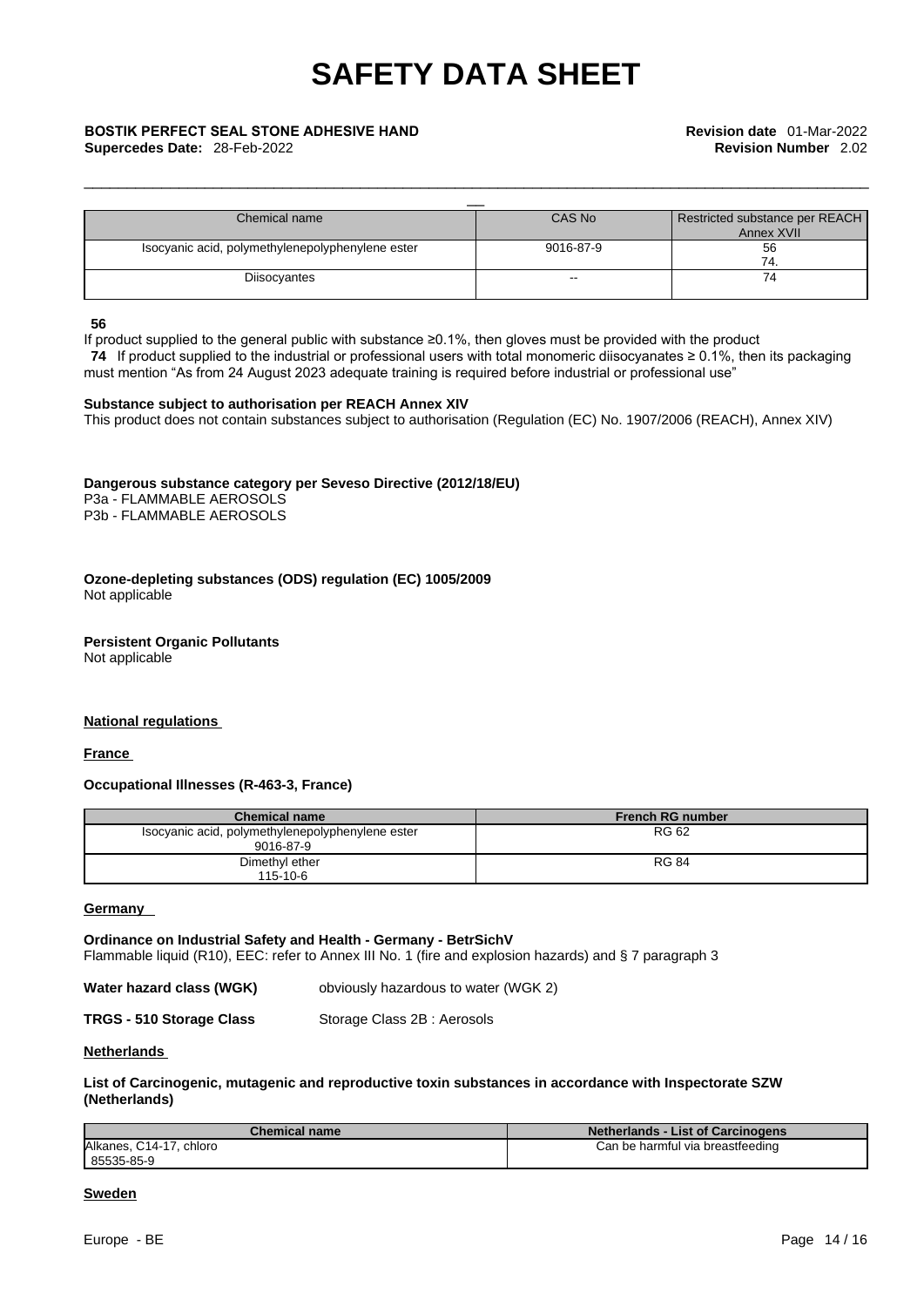### **BOSTIK PERFECT SEAL STONE ADHESIVE HAND Revision date** 01-Mar-2022

**Supercedes Date: 28-Feb-2022** 

Occupational exposure limits AFS 2018:1 Special care should be applied for employees under the age of 18. Young people under the age of 18 may not carry out any work causing harmful exposure to this product. AFS 2012:3 AFS 2011: 19 - Chemical working environment risks (Amended and reprinted in AFS 2014: 43), §§37a-g

\_\_\_\_\_\_\_\_\_\_\_\_\_\_\_\_\_\_\_\_\_\_\_\_\_\_\_\_\_\_\_\_\_\_\_\_\_\_\_\_\_\_\_\_\_\_\_\_\_\_\_\_\_\_\_\_\_\_\_\_\_\_\_\_\_\_\_\_\_\_\_\_\_\_\_\_\_\_\_\_\_\_\_\_\_\_\_\_\_\_\_

 $\frac{1}{2}$ 

#### **Denmark**

**Registration number(s) (P-no.)** No information available **MAL-Code** 1-3 AT-Guide C.0.1 August 2007: Limit values for substances and materials

**Norway** 

**Registration number(s) (PRN-no.)** No information available

#### **15.2. Chemical safety assessment**

Chemical Safety Assessments have been carried out by the Reach registrants for substances registered at >10 tpa. No Chemical Safety Assessment has been carried out for this mixture.

#### **SECTION 16: Other information**

#### **Key or legend to abbreviations and acronyms used in the safety data sheet**

#### **Full text of H-Statements referred to under section 3**

EUH066 - Repeated exposure may cause skin dryness or cracking

- H220 Extremely flammable gas
- H315 Causes skin irritation
- H317 May cause an allergic skin reaction
- H319 Causes serious eye irritation
- H332 Harmful if inhaled
- H334 May cause allergy or asthma symptoms or breathing difficulties if inhaled
- H335 May cause respiratory irritation
- H351 Suspected of causing cancer
- H362 May cause harm to breast-fed children
- H373 May cause damage to organs through prolonged or repeated exposure
- H400 Very toxic to aquatic life
- H410 Very toxic to aquatic life with long lasting effects

| Legend      |                                                                                |
|-------------|--------------------------------------------------------------------------------|
| <b>TWA</b>  | TWA (time-weighted average)                                                    |
| <b>STEL</b> | STEL (Short Term Exposure Limit)                                               |
| Ceiling     | Ceiling Limit Value                                                            |
|             | Skin designation                                                               |
| <b>SVHC</b> | Substance(s) of Very High Concern                                              |
| <b>PBT</b>  | Persistent, Bioaccumulative, and Toxic (PBT) Chemicals                         |
| vPvB        | Very Persistent and very Bioaccumulative (vPvB) Chemicals                      |
| STOT RE     | Specific target organ toxicity - Repeated exposure                             |
| STOT SE     | Specific target organ toxicity - Single exposure                               |
| <b>EWC</b>  | European Waste Catalogue                                                       |
| <b>ADR</b>  | European Agreement concerning the International Carriage of Dangerous Goods by |
|             | Road                                                                           |
| <b>IMDG</b> | International Maritime Dangerous Goods (IMDG)                                  |
| <b>IATA</b> | International Air Transport Association (IATA)                                 |
| <b>RID</b>  | Regulations concerning the International Transport of Dangerous Goods by Rail  |

**Key literature references and sources for data** No information available

| <b>Prepared By</b>   | <b>Product Safety &amp; Regulatory Affairs</b> |
|----------------------|------------------------------------------------|
| <b>Revision date</b> | 01-Mar-2022                                    |